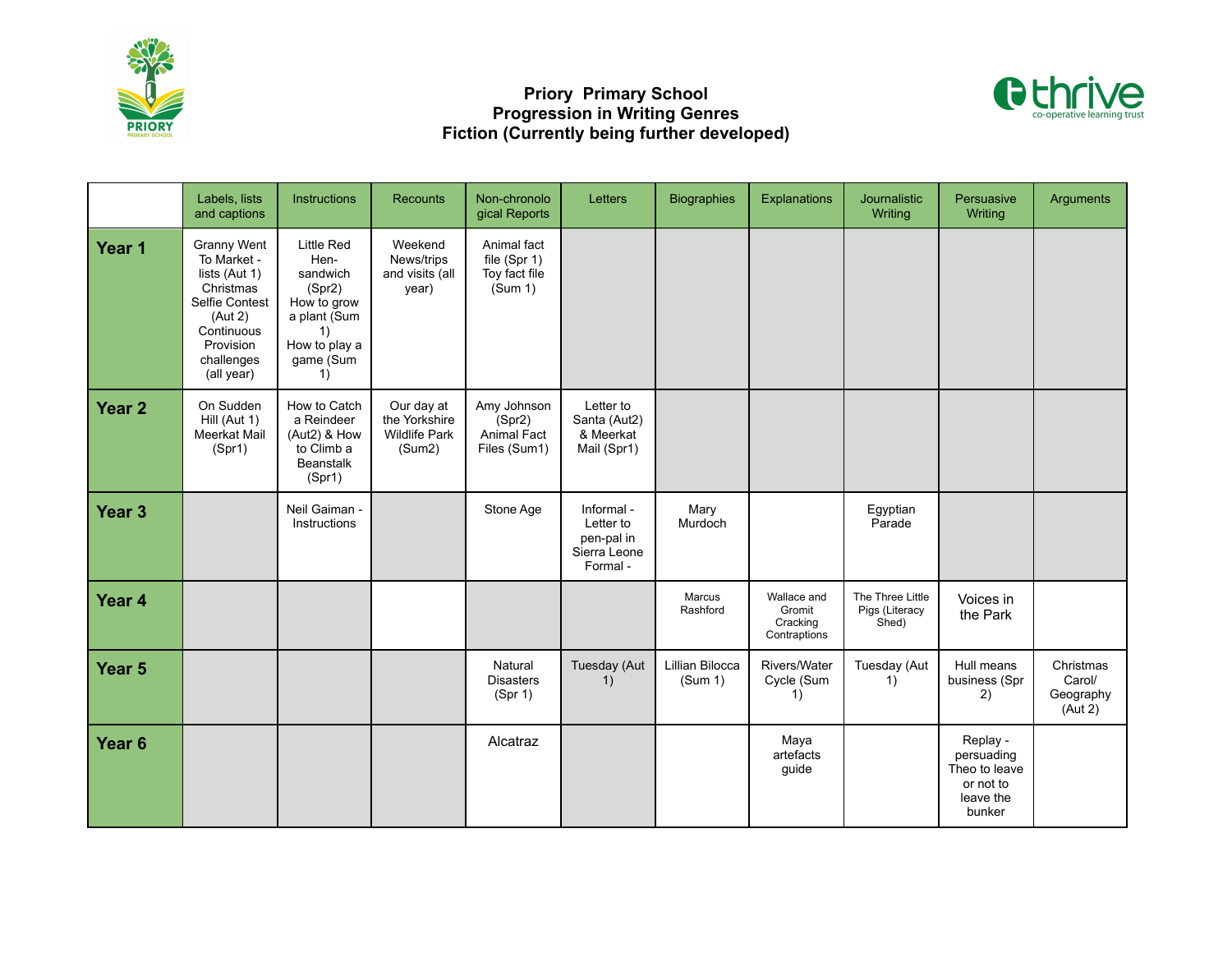



|                   | <b>Stories set</b><br>in a<br>familiar<br>place                        | Diary<br>entries                                                                     | Fairy/traditio<br>nal tales                                                                                                                    | <b>Stories</b><br>with<br>imaginary/f<br>antasy<br>settings                          | <b>Stories</b><br>that<br>mimic<br>significa<br>nt<br>authors | <b>Stories</b><br>that<br>contain<br>an<br>historical<br>event | Stories of<br>adventure                              | <b>Stories</b><br>that<br>contain a<br>historical<br>character | Playscript<br>$\mathbf{s}$           | <b>Stories</b><br>about<br>character<br>relationshi<br>ps                  | <b>Stories</b><br>that<br>contain a<br>warning   | Write<br>myths<br>/legends          | Stories that<br>contain<br>mystery and<br>suspense |
|-------------------|------------------------------------------------------------------------|--------------------------------------------------------------------------------------|------------------------------------------------------------------------------------------------------------------------------------------------|--------------------------------------------------------------------------------------|---------------------------------------------------------------|----------------------------------------------------------------|------------------------------------------------------|----------------------------------------------------------------|--------------------------------------|----------------------------------------------------------------------------|--------------------------------------------------|-------------------------------------|----------------------------------------------------|
| Year 1            | Toby's<br>Funfair<br>Fish (Aut)                                        | <b>But Martin</b><br>(Spr 1)                                                         | <b>Little Red</b><br>Hen<br>(Spr 2)<br><b>The</b><br>Enormous<br>Turnip (Spr<br>2)<br>The Town<br>Mouse and<br>the Country<br>Mouse (Spr<br>2) | Where The<br>Wild<br><b>Things Are</b><br>Sum 1<br>The Magic<br>Paintbrush<br>(Sum1) | The Way<br>Back<br>Home<br>(Spr 1)                            |                                                                |                                                      |                                                                |                                      |                                                                            |                                                  |                                     |                                                    |
| Year <sub>2</sub> | Emma<br>Jane's<br>Aeroplane<br>(Spr 2)                                 | On Sudden<br>Hill (Aut 1)<br>Meerkat<br>Mail (Spr<br>1)<br>Samuel<br>Pepys<br>(Sum1) | Jack and<br>the<br><b>Beanstalk</b><br>(Spr 1)<br>&<br>Goldilocks<br>and the<br>Three Bears<br>(Sum1)                                          | The Polar<br><b>Express</b><br>(Aut2)                                                | The<br>Storm<br>Whale<br>(Sum2)                               |                                                                |                                                      |                                                                |                                      |                                                                            |                                                  |                                     |                                                    |
| Year <sub>3</sub> | Penguin in<br>Peril                                                    |                                                                                      |                                                                                                                                                |                                                                                      |                                                               |                                                                | House<br>Hauntinmg                                   | Stoneage<br>Boy                                                |                                      |                                                                            |                                                  |                                     |                                                    |
| Year 4            | Voices in<br>the<br>Park/The<br>Long Wait<br>(John<br>Lewis<br>Advert) |                                                                                      |                                                                                                                                                |                                                                                      |                                                               |                                                                |                                                      |                                                                | Alice in<br>Wonderla<br>nd           | The Day<br>the<br>Crayons<br>Quit/The<br>One for All<br>(Literacy<br>Shed) | The Great<br>Kapok<br>Tree by<br>Lynne<br>Cherry | Beowulf                             |                                                    |
| Year <sub>5</sub> |                                                                        |                                                                                      |                                                                                                                                                |                                                                                      |                                                               | Natural<br><b>Disasters</b><br>(Spr 1)<br>The Blitz<br>(Sum 1) | Kidnapped/<br>Natural<br><b>Disasters</b><br>(Spr 1) | Christma<br>s Carol<br>(Aut 2)                                 | Hull<br>means<br>business<br>(Spr 2) |                                                                            |                                                  | Lost<br>Happy<br>Endings<br>(Aut 1) |                                                    |
| Year <sub>6</sub> |                                                                        | Romeo &<br>Juliet<br>The Walk                                                        |                                                                                                                                                |                                                                                      |                                                               | War<br>Game<br>Alcatraz                                        | Replay                                               |                                                                |                                      |                                                                            |                                                  |                                     | The<br>Mysteries of<br>Harris<br><b>Burdick</b>    |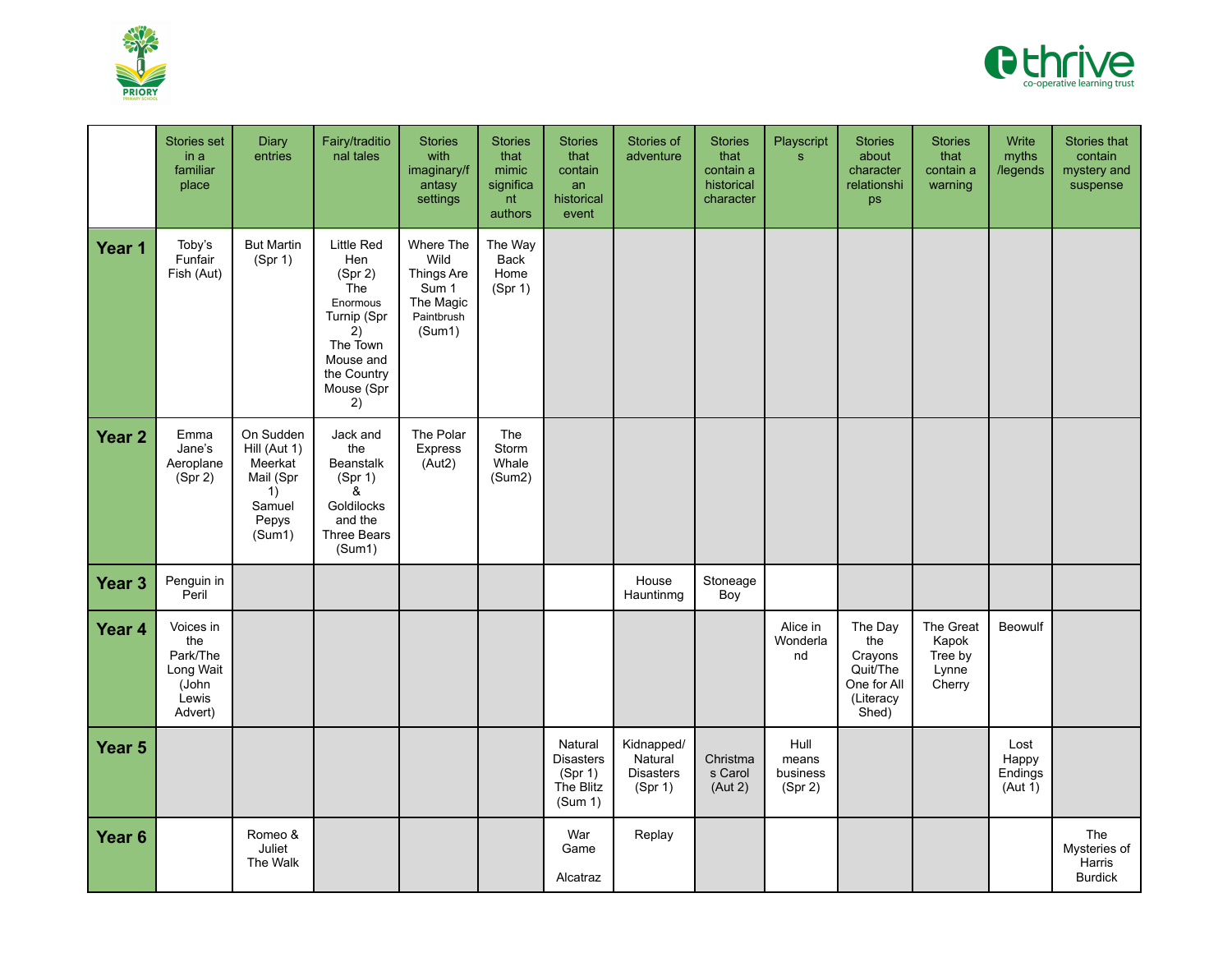



| <b>Composition NC Objectives - Year 1</b>                                                  |                                                                                                                                                                                                                                                                                                                                  |  |  |  |
|--------------------------------------------------------------------------------------------|----------------------------------------------------------------------------------------------------------------------------------------------------------------------------------------------------------------------------------------------------------------------------------------------------------------------------------|--|--|--|
| Pupils should be taught to:                                                                | Examples of learning challenges / questions (linked to the NC objective):                                                                                                                                                                                                                                                        |  |  |  |
| - write sentences by:<br>saying aloud what they are going to write<br>❖<br>about           | • Can I tell someone what I am going to write about?                                                                                                                                                                                                                                                                             |  |  |  |
| composing a sentence orally before<br>❖<br>writing it                                      | Can I say my sentence out loud before I write it down?<br>Can I count the words in my sentence?<br>Can I repeat my sentence to show it is in my memory?                                                                                                                                                                          |  |  |  |
| sequencing sentences to form short<br>❖<br>narratives                                      | Can I write sentences to tell a story?<br>Can I write a story in time (chronological) order?<br>Can I write the key events in order?                                                                                                                                                                                             |  |  |  |
| rereading what they have written to check<br>❖<br>that it makes sense                      | Can I read what I have written?<br>Can I check my writing makes sense?<br>Can I change my sentence so that it makes sense?                                                                                                                                                                                                       |  |  |  |
| discuss what they have written with the<br>❖<br>teacher or other pupils                    | Can I tell someone about my writing ?<br>Can I talk about the purpose of my writing?<br>Can I comment on the key features of my writing?<br>Can I talk about my characters?<br>Can I summarise events in the correct order?<br>Can I answer questions about what I have written?<br>Can I listen and respond to what others say? |  |  |  |
| read aloud their writing clearly enough to<br>❖<br>be heard by the teacher and their peers | Can I speak clearly and confidently so that I can be heard?<br>Can I read what I have written to my class in a clear voice?<br>Can I use my knowledge of common exception words to read?<br>Can I read fluently and with accuracy?                                                                                               |  |  |  |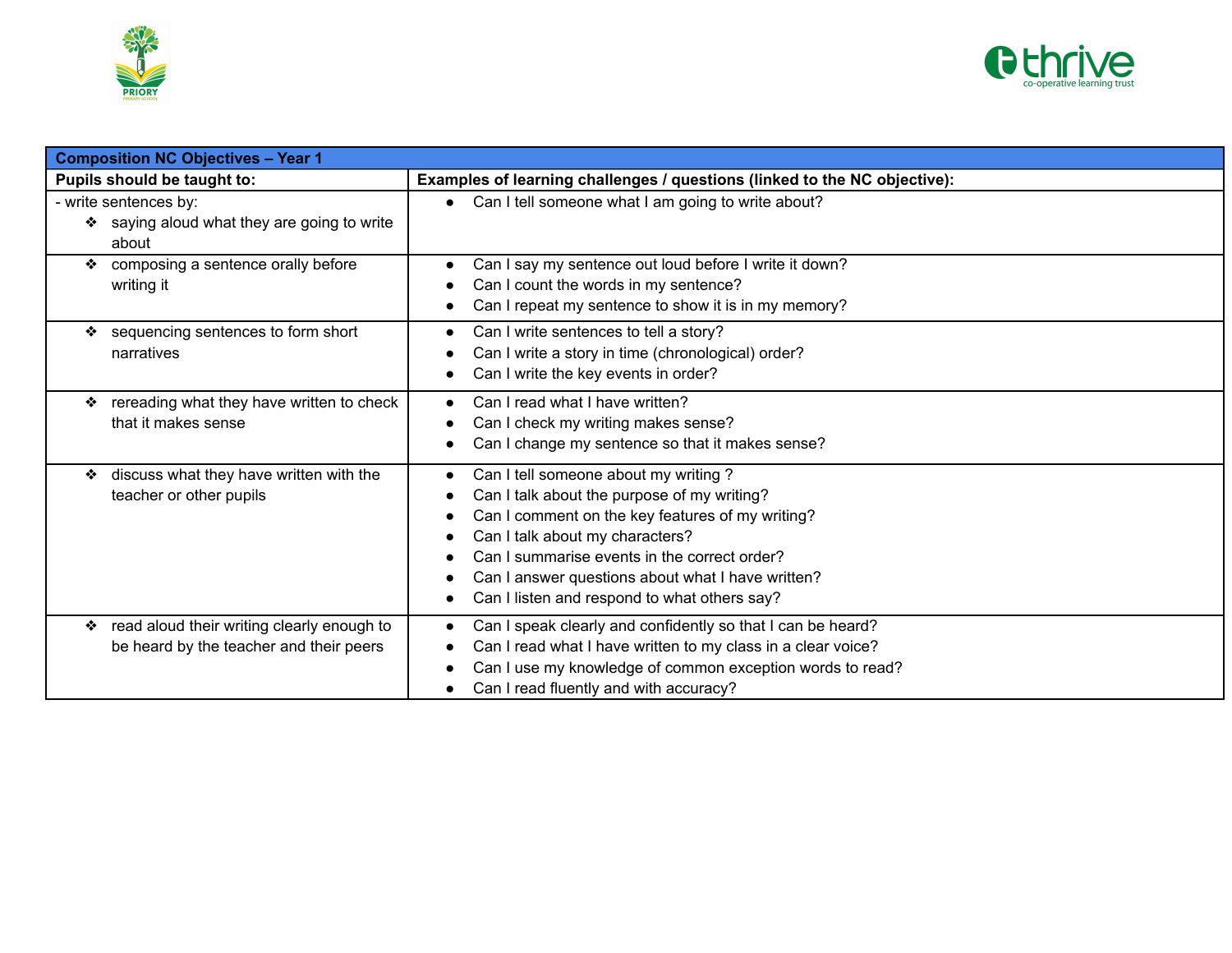



| <b>Composition NC Objectives - Year 2</b>        |                                                                                                     |  |  |  |
|--------------------------------------------------|-----------------------------------------------------------------------------------------------------|--|--|--|
| Pupils should be taught to:                      | Examples of learning challenges / questions (linked to the NC objective):                           |  |  |  |
| - develop positive attitudes towards and stamina | Can I write for an extended period of time?                                                         |  |  |  |
| for writing by:                                  | Can I write about my own experiences (real and fictional)?                                          |  |  |  |
| writing narratives about personal                | Can I write about other people's experiences (real and fictional)?                                  |  |  |  |
| experiences and those of others (real and        |                                                                                                     |  |  |  |
| fictional)                                       |                                                                                                     |  |  |  |
| writing about real events<br>❖                   | Can I write about something I have done (real events)?                                              |  |  |  |
|                                                  | Can I recount a visit/ experience in (appropriate) detail?                                          |  |  |  |
| writing poetry<br>❖                              | Can I write poetry?                                                                                 |  |  |  |
| writing for different purposes<br>❖              | Can I write for different purposes (at least five examples, including narrative and non narrative)? |  |  |  |
| - consider what they are going to write before   | Can I plan my writing (boxing up)?                                                                  |  |  |  |
| beginning by:                                    | Can I talk about what I am going to include in my writing?                                          |  |  |  |
| planning or saying out loud what they are<br>❖   | Can I say my sentence out loud before I write it down?                                              |  |  |  |
| going to write about                             |                                                                                                     |  |  |  |
| writing down ideas and/or keywords,              | Can I write down my ideas?                                                                          |  |  |  |
| including new vocabulary                         | Can I write key words, including new vocabulary?                                                    |  |  |  |
|                                                  | Can I spell the common exception words I have learnt?                                               |  |  |  |
|                                                  | Can I try to spell new words, using the strategies I've been taught?                                |  |  |  |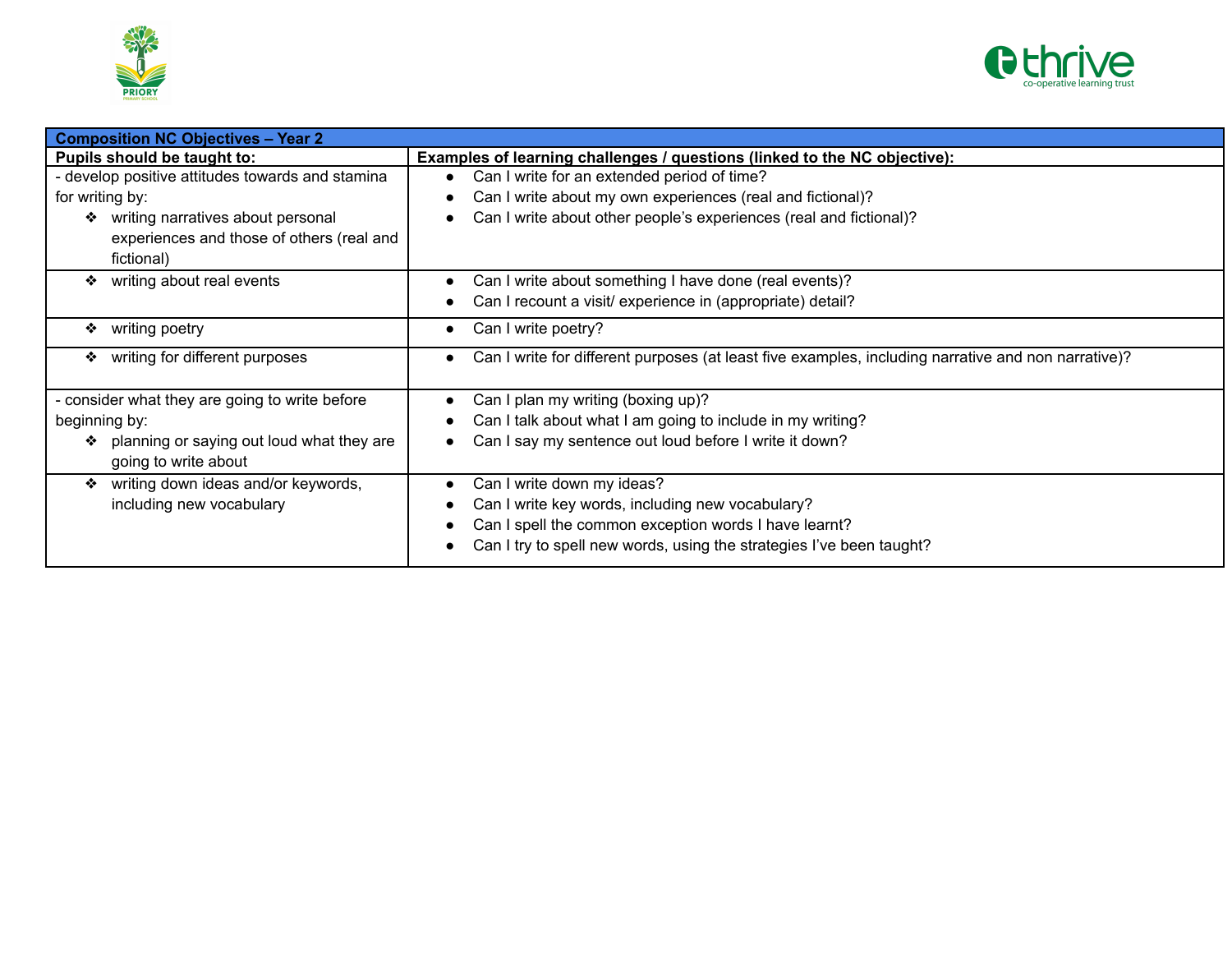



| <b>Composition NC Objectives - Year 3</b>                                                                                                                                                                                     |                                                                                                                                                                                                                                                                                                                                                                                                                                                                                                                                                                                                                                                                                                                                         |  |  |  |  |  |
|-------------------------------------------------------------------------------------------------------------------------------------------------------------------------------------------------------------------------------|-----------------------------------------------------------------------------------------------------------------------------------------------------------------------------------------------------------------------------------------------------------------------------------------------------------------------------------------------------------------------------------------------------------------------------------------------------------------------------------------------------------------------------------------------------------------------------------------------------------------------------------------------------------------------------------------------------------------------------------------|--|--|--|--|--|
| Pupils should be taught to:                                                                                                                                                                                                   | Examples of learning challenges / questions (linked to the NC objective):                                                                                                                                                                                                                                                                                                                                                                                                                                                                                                                                                                                                                                                               |  |  |  |  |  |
| - plan their writing by:<br>♦ discussing writing similar to that which<br>they are planning to write in order to<br>understand and learn from its structure.<br>vocabulary and grammar<br>discussing and recording ideas<br>❖ | Can I plan my writing (boxing up)?<br>$\bullet$<br>Can I find the key features of a text?<br>Can I identify the audience?<br>Can I identify the purpose?<br>Can I identify the structure?<br>Can I find key vocabulary of the genre?<br>Can I find key grammatical features of the genre?<br>Can I talk about what I am going to include in my writing?<br>$\bullet$                                                                                                                                                                                                                                                                                                                                                                    |  |  |  |  |  |
|                                                                                                                                                                                                                               | Can I record my ideas (in a variety of ways)?                                                                                                                                                                                                                                                                                                                                                                                                                                                                                                                                                                                                                                                                                           |  |  |  |  |  |
| - draft and write by:<br>❖ composing and rehearsing sentences<br>orally (including dialogue),<br>progressively building a varied and rich<br>vocabulary and an increasing range of<br>sentence structures                     | Can I practise sentences before I include them in my writing?<br>$\bullet$<br>Can I orally rehearse my sentences before writing?<br>Can I improve my sentences to include:<br>conjunctions, for example : when, before, after, while, so, because<br>$\circ$<br>adverbs, for example: then, next, soon, therefore<br>$\circ$<br>prepositions, for example: before, after, during, in, because of<br>$\circ$<br>Can I include subordinate clauses in my sentences?<br>Can I include direct speech in my writing?<br>Can I write sentences to show time, place and cause (focussing on conjunctions, adverbs and prepositions)?<br>Can I draft my own ideas?<br>Can I reread and edit my work?<br>Can I make sure my writing makes sense? |  |  |  |  |  |
| organising paragraphs around a theme<br>❖                                                                                                                                                                                     | Can I plan ideas into paragraphs (boxing up)?<br>$\bullet$                                                                                                                                                                                                                                                                                                                                                                                                                                                                                                                                                                                                                                                                              |  |  |  |  |  |
| ❖ in narratives, creating settings,<br>characters and plot                                                                                                                                                                    | Can I write a setting description?<br>$\bullet$<br>Can I describe my characters?<br>Can I write:<br>An introduction / opening paragraph<br>$\circ$<br>A Build-Up<br>$\circ$<br>Problem<br>$\circ$<br>Resolution<br>$\circ$<br>Ending<br>$\circ$<br>Can I write in the:<br>First person<br><b>Third Person</b><br>$\circ$                                                                                                                                                                                                                                                                                                                                                                                                                |  |  |  |  |  |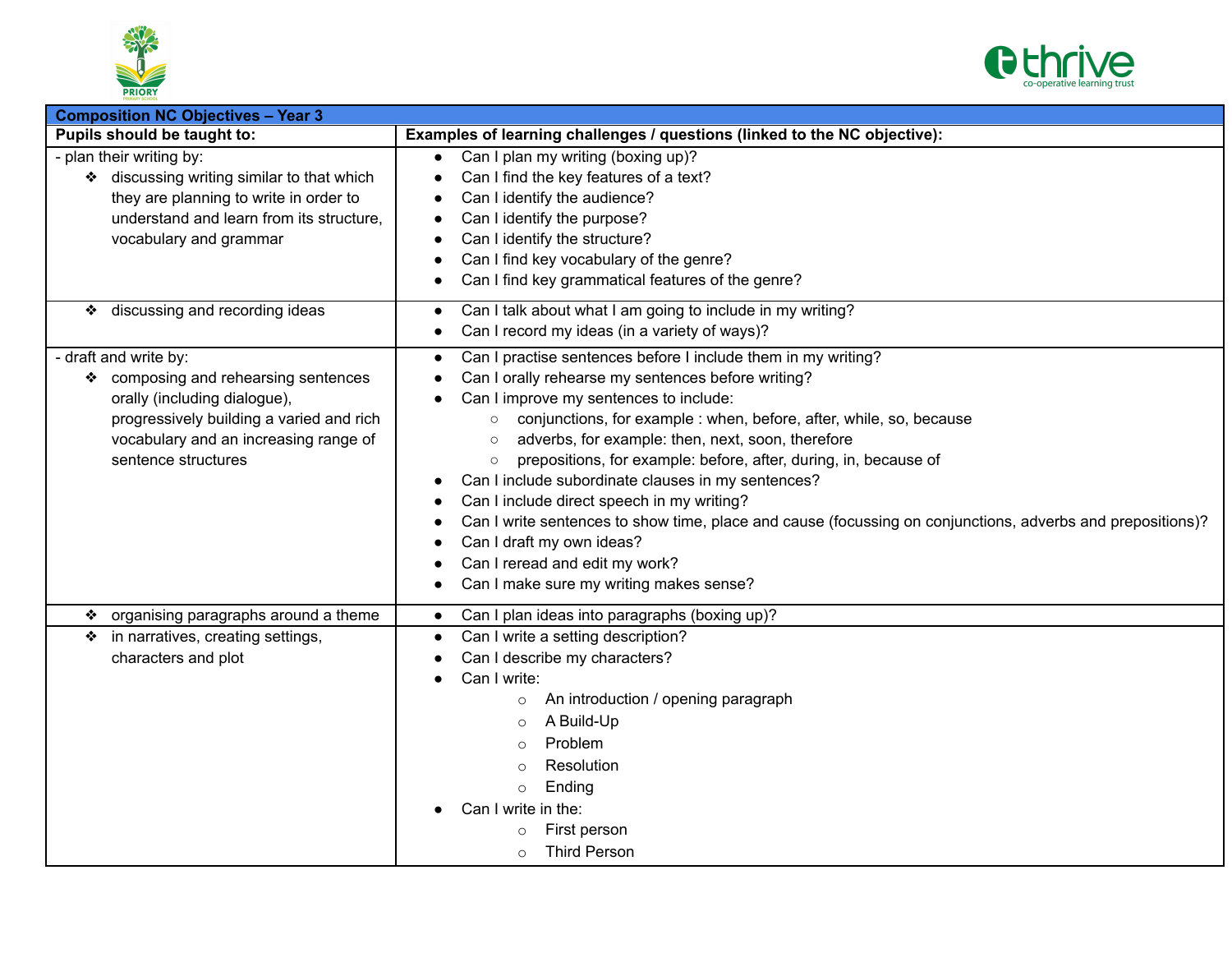



| in non-narrative material, using simple<br>❖<br>organisational devices such as<br>headings and subheadings                                                           | Can I use:<br>bullet points<br>$\circ$<br>numbers<br>headings<br>sub-headings<br>information boxes                                                                                                                                       |
|----------------------------------------------------------------------------------------------------------------------------------------------------------------------|------------------------------------------------------------------------------------------------------------------------------------------------------------------------------------------------------------------------------------------|
| evaluate and edit by:<br>assessing the effectiveness of their own<br>❖<br>and others' writing and suggesting<br>improvements                                         | Can I re-read and edit my work?<br>Can I ensure my writing makes sense?<br>Can I check my partner's writing makes sense?<br>Can I talk about ways to improve my own (and others') work?                                                  |
| proposing changes to grammar and<br>❖<br>vocabulary to improve consistency, e.g.<br>the accurate use of pronouns in<br>sentences                                     | Can I suggest ways to improve sentence structure?<br>Can I suggest ways to improve vocabulary?<br>Can I suggest ways to improve grammar?<br>Can I check the tense is correct in my (and others') writing?                                |
| ❖ proof-read for spelling and punctuation<br>errors                                                                                                                  | Can I check for spelling errors?<br>Can I check for punctuation errors?                                                                                                                                                                  |
| read aloud their own writing, to a group or the<br>whole class, using appropriate intonation and<br>controlling the tone and volume so that the<br>meaning is clear. | Can I read aloud my writing to a group?<br>Can I read aloud my writing to the whole class?<br>Can I vary the volume of my voice when reading my writing to others?<br>Can I vary the tone of my voice when reading my writing to others? |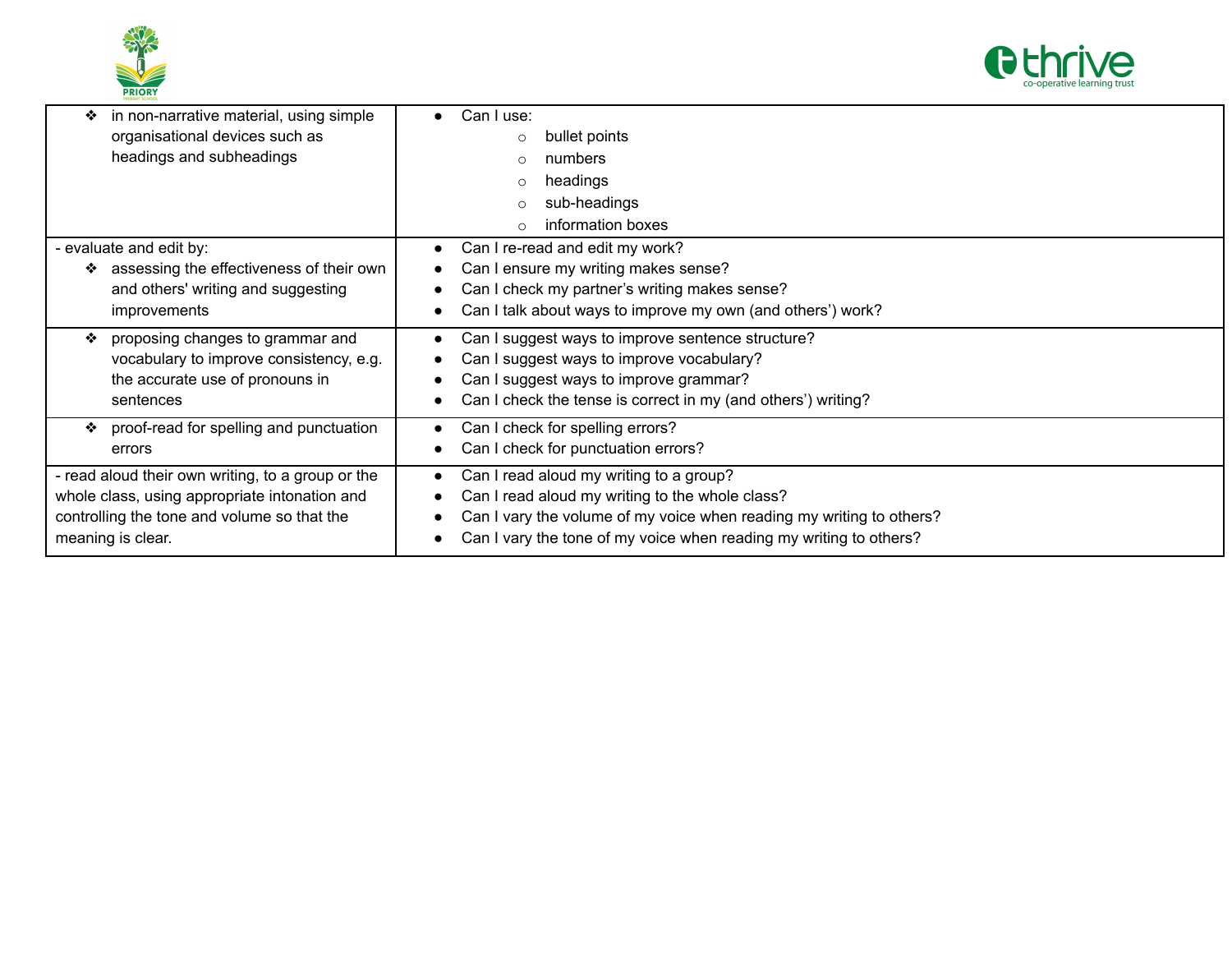



| <b>Composition NC Objectives - Year 4</b>                                                                                                                                                               |                                                                                                                                                                                                                                                                                                                                                                                                                                                                                                                                                                                                                                                                                                                                                                                                                                                                                      |  |  |  |
|---------------------------------------------------------------------------------------------------------------------------------------------------------------------------------------------------------|--------------------------------------------------------------------------------------------------------------------------------------------------------------------------------------------------------------------------------------------------------------------------------------------------------------------------------------------------------------------------------------------------------------------------------------------------------------------------------------------------------------------------------------------------------------------------------------------------------------------------------------------------------------------------------------------------------------------------------------------------------------------------------------------------------------------------------------------------------------------------------------|--|--|--|
| Pupils should be taught to:                                                                                                                                                                             | Examples of learning challenges / questions (linked to the NC objective):                                                                                                                                                                                                                                                                                                                                                                                                                                                                                                                                                                                                                                                                                                                                                                                                            |  |  |  |
| - plan their writing by:<br>♦ discussing writing similar to that which<br>they are planning to write in order to<br>understand and learn from its structure,<br>vocabulary and grammar                  | Can I plan my writing (boxing up)?<br>$\bullet$<br>Can I find the key features of a text?<br>Can I identify the audience?<br>$\bullet$<br>Can I identify the purpose?<br>$\bullet$<br>Can I identify the structure?<br>$\bullet$<br>Can I find key vocabulary of the genre?<br>$\bullet$<br>Can I find key grammatical features of the genre?                                                                                                                                                                                                                                                                                                                                                                                                                                                                                                                                        |  |  |  |
| ❖ discussing and recording ideas                                                                                                                                                                        | Can I talk about my ideas?<br>$\bullet$<br>Can I record my ideas (in a variety of ways)?<br>$\bullet$                                                                                                                                                                                                                                                                                                                                                                                                                                                                                                                                                                                                                                                                                                                                                                                |  |  |  |
| draft and write by:<br>* composing and rehearsing sentences<br>orally (including dialogue), progressively<br>building a varied and rich vocabulary and<br>an increasing range of sentence<br>structures | Can I practise sentences before I include them in my writing?<br>$\bullet$<br>Can I orally rehearse my sentences before writing?<br>Can I improve my sentences to include:<br>noun phrases<br>$\circ$<br>prepositional phrases<br>$\circ$<br>fronted adverbials, for example: later that day, I heard the bad news<br>$\circ$<br>Can I include subordinate clauses in my sentences?<br>$\bullet$<br>Can I compose a sentence that includes an embedded clause?<br>Can I compose a sentence that includes direct speech?<br>Can I experiment with the use of clauses within sentences?<br>Can I choose the correct pronoun or noun within a sentence so that it makes sense and avoids repetition?<br>$\bullet$<br>Can I draft my own ideas?<br>$\bullet$<br>Can I reread and edit my work to make sure the meaning is clear?<br>Can I make sure my writing makes sense?<br>$\bullet$ |  |  |  |
| * organising paragraphs around a theme                                                                                                                                                                  | Can I organise my ideas into themed paragraphs (using boxing up)?<br>Can I sequence my paragraphs into a logical order?<br>$\bullet$<br>Can I use a range of connectives to help link paragraphs in a logical order, for example next, then, however?<br>$\bullet$                                                                                                                                                                                                                                                                                                                                                                                                                                                                                                                                                                                                                   |  |  |  |
| in narratives, creating settings, characters<br>and plot                                                                                                                                                | Can I use a range of interesting ways to start a story (dialogue, action, description)?<br>$\bullet$<br>Can I use a range strategies to give my information about my characters:<br>$\bullet$<br>description<br>$\circ$<br>dialogue<br>action<br>$\circ$                                                                                                                                                                                                                                                                                                                                                                                                                                                                                                                                                                                                                             |  |  |  |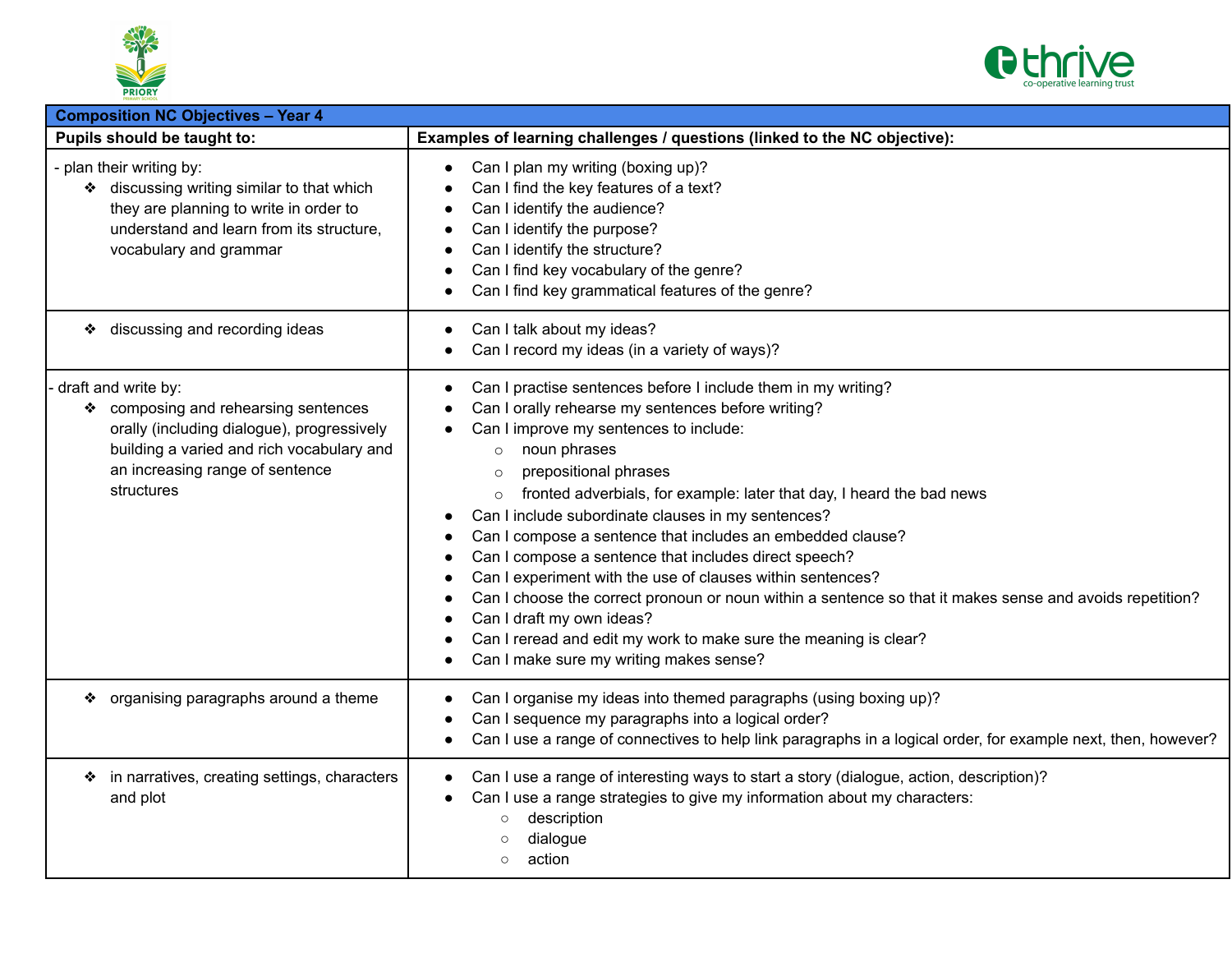



|                                                                                                                                  | Can I use a range of vocabulary to describe my characters feelings?<br>$\bullet$<br>Can I create empathy for my character?<br>$\bullet$<br>Can I consistently write in the first and third person?<br>$\bullet$<br>Can I write in the past tense?<br>$\bullet$<br>Can I write in the present tense?<br>$\bullet$<br>Can I write a story with a 5 part structure (beginning, build-up, problem, resolution, end)?<br>$\bullet$<br>Can I maintain the interest of the audience, for example through humour and suspense? |
|----------------------------------------------------------------------------------------------------------------------------------|------------------------------------------------------------------------------------------------------------------------------------------------------------------------------------------------------------------------------------------------------------------------------------------------------------------------------------------------------------------------------------------------------------------------------------------------------------------------------------------------------------------------|
| in non-narrative material, using simple<br>❖<br>organisational devices such as headings<br>and subheadings                       | Can I use the following to aid presentation:<br>bullet points<br>$\bullet$<br>numbers<br>$\bullet$<br>headings<br>$\bullet$<br>sub-headings<br>$\bullet$<br>information boxes<br>$\bullet$<br>diagrams<br>$\bullet$<br>labels                                                                                                                                                                                                                                                                                          |
| evaluate and edit by:<br>* assessing the effectiveness of their own<br>and others' writing and suggesting<br>improvements        | Can I reread and edit my work to make sure the meaning is clear?<br>Can I ensure my writing makes sense?<br>Can I check my partner's writing makes sense?<br>Can I talk about ways to improve my own (and others') work?                                                                                                                                                                                                                                                                                               |
| proposing changes to grammar and<br>❖<br>vocabulary to improve consistency, e.g.<br>the accurate use of pronouns in<br>sentences | Can I suggest ways to improve sentence structure?<br>Can I suggest ways to improve vocabulary?<br>Can I check the tense is correct in my own and others' writing?                                                                                                                                                                                                                                                                                                                                                      |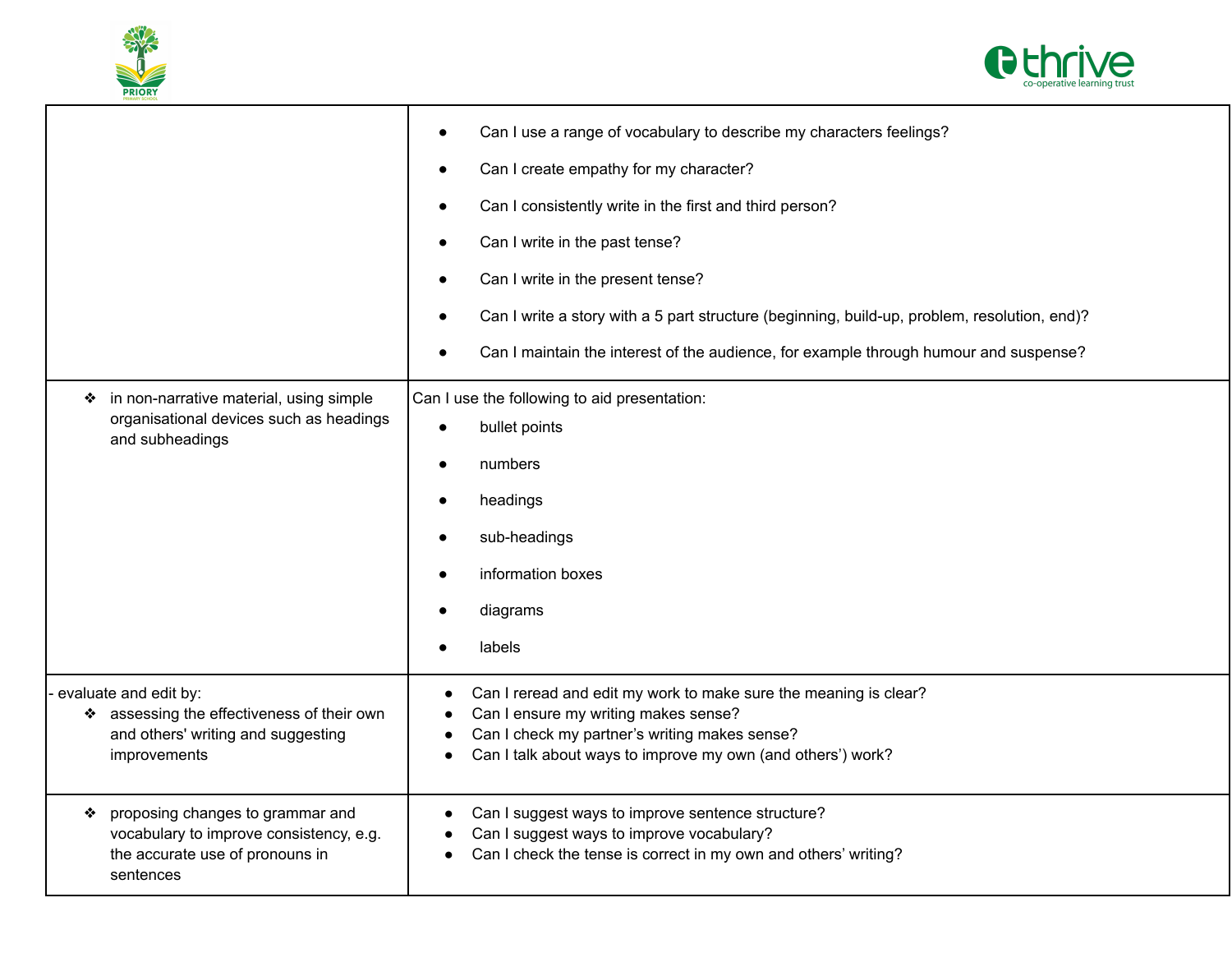



| ❖ proof-read for spelling and punctuation                                                                                                                              | • Can I reread my own writing and check for spelling errors?                                                                                                                                                                                 |
|------------------------------------------------------------------------------------------------------------------------------------------------------------------------|----------------------------------------------------------------------------------------------------------------------------------------------------------------------------------------------------------------------------------------------|
| errors                                                                                                                                                                 | Can I reread my own writing and check for punctuation errors?                                                                                                                                                                                |
| - read aloud their own writing, to a group or the<br>whole class, using appropriate intonation and<br>controlling the tone and volume so that the<br>meaning is clear. | • Can I read aloud my writing to a group?<br>Can I read aloud my writing to the whole class?<br>$\bullet$<br>• Can I read my own writing aloud to engage the listener?<br>Can I read my work with an appropriate voice, tone and expression? |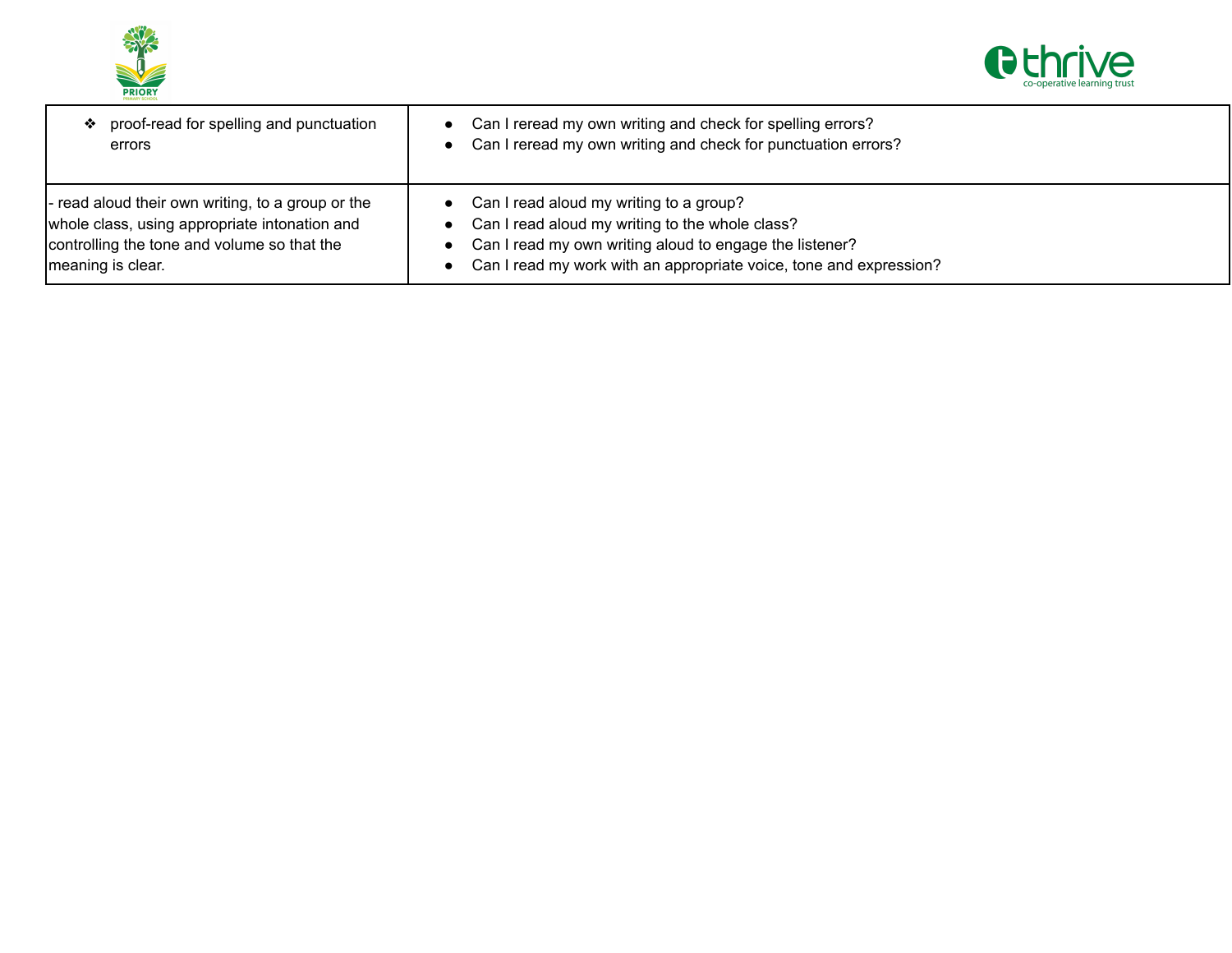



| <b>Composition NC Objectives - Year 5</b>                                                                                                                                              |                                                                                                                                                                                                                                                                                                                                                                                                                               |  |  |  |
|----------------------------------------------------------------------------------------------------------------------------------------------------------------------------------------|-------------------------------------------------------------------------------------------------------------------------------------------------------------------------------------------------------------------------------------------------------------------------------------------------------------------------------------------------------------------------------------------------------------------------------|--|--|--|
| Pupils should be taught to:                                                                                                                                                            | Examples of learning challenges / questions (linked to the NC objective):                                                                                                                                                                                                                                                                                                                                                     |  |  |  |
| - plan their writing by:<br>* identifying the audience for and purpose<br>of the writing, selecting the appropriate<br>form and using other similar writing as<br>models for their own | Can I identify the audience?<br>Can I identify the structure?<br>Can I identify the key features and vocabulary choices of writing?<br>Can I reproduce a piece of writing in my own style?<br>Can I use a structure to plan a piece of writing (boxing up)?<br>Can I identify key phrases in a piece of writing?<br>Can I produce a piece of writing by following a plan?<br>Can I adopt a formal/ informal style of writing? |  |  |  |
| * noting and developing initial ideas,<br>drawing on reading and research where<br>necessary                                                                                           | Can I research using a range of resources?<br>Can I structure a text using my own sub-headings?<br>Can I organise the key points into paragraphs and elaborate on those points?                                                                                                                                                                                                                                               |  |  |  |
| ❖ in writing narratives, considering how<br>authors have developed characters and<br>settings in what they have read, listened<br>to or seen performed                                 | Can I understand how to 'show don't tell' when describing characters?<br>Can I develop my characters with description and dialogue?<br>Can I write a story opening with description and dialogue?                                                                                                                                                                                                                             |  |  |  |
| - draft and write by:<br>❖ selecting appropriate grammar and<br>vocabulary, understanding how such<br>choices can change and enhance<br>meaning                                        | Can I create a word bank?<br>Can I select effective vocabulary to help show meaning in my writing?<br>Can I select effective grammar to help show meaning in my writing?<br>Can I write a formal/ informal letter?                                                                                                                                                                                                            |  |  |  |
| ❖ in narratives, describing settings,<br>characters and atmosphere and<br>integrating dialogue to convey character<br>and advance the action                                           | Can I convey the atmosphere of a setting?<br>Can I use dialogue to help develop the character or action?<br>Can I ensure a balance between action, description and dialogue?                                                                                                                                                                                                                                                  |  |  |  |
| precising longer passages<br>❖                                                                                                                                                         | Can I orally summarise a text I have read?<br>Can I summarise the key points of a text?                                                                                                                                                                                                                                                                                                                                       |  |  |  |
| using a wide range of devices to build<br>❖<br>cohesion within and across paragraphs                                                                                                   | Can I make links between paragraphs with conjunctions?<br>Can I link information within a paragraph?                                                                                                                                                                                                                                                                                                                          |  |  |  |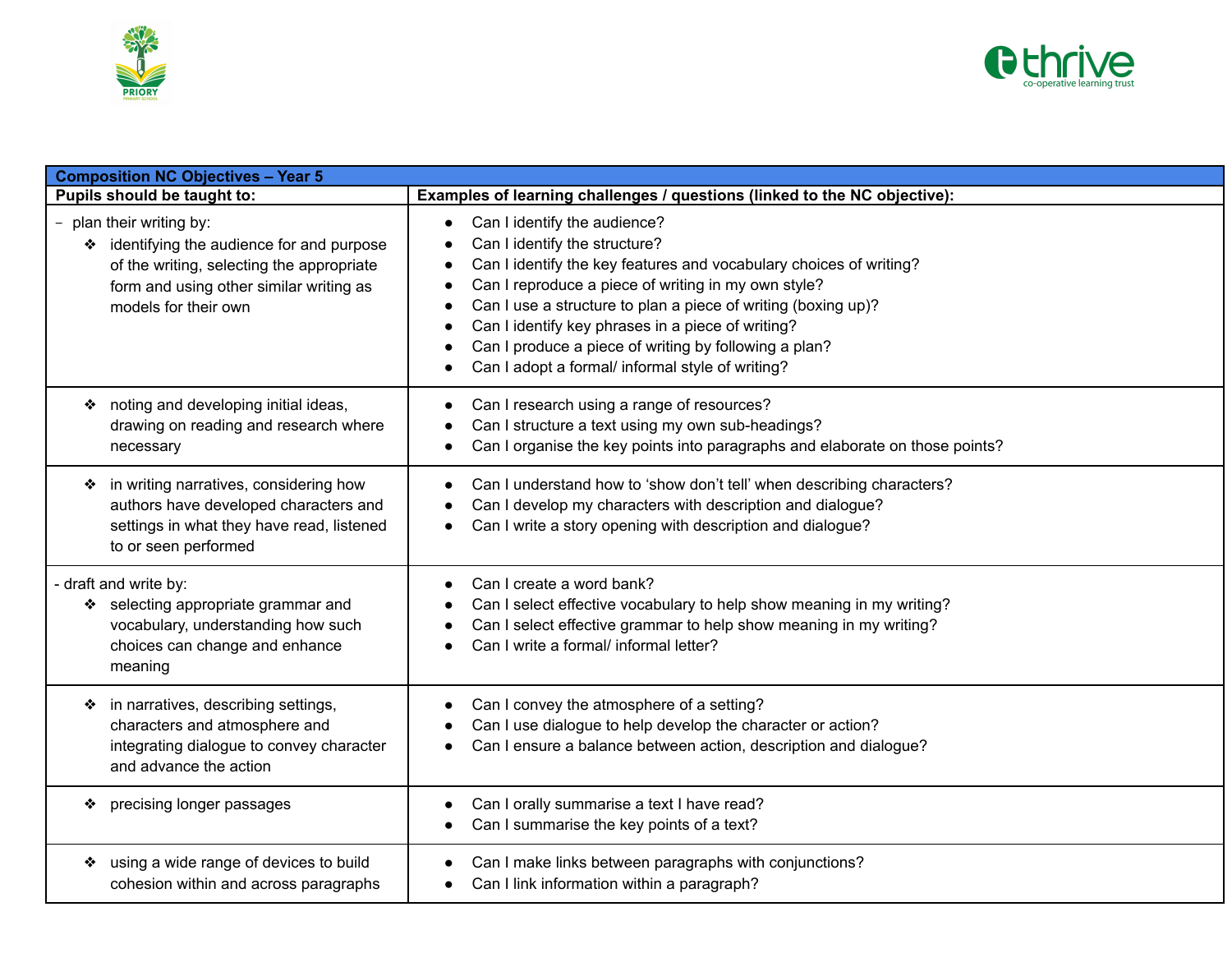



|                                                                                                                                                                                         | Can I use a range of conjunctions appropriately within and between paragraphs?                                                                          |
|-----------------------------------------------------------------------------------------------------------------------------------------------------------------------------------------|---------------------------------------------------------------------------------------------------------------------------------------------------------|
| using further organisational and<br>❖<br>presentational devices to structure text<br>and to guide the reader (e.g. headings,<br>bullet points, underlining)                             | Can I use sub-headings?<br>Can I use bullet points?<br>Can I structure a newspaper report?                                                              |
| - evaluate and edit by:                                                                                                                                                                 | Can I evaluate my own writing?                                                                                                                          |
| assessing the effectiveness of their own                                                                                                                                                | Can I edit my writing using a range of strategies?                                                                                                      |
| ❖                                                                                                                                                                                       | Can I understand what to edit in my writing?                                                                                                            |
| and others' writing                                                                                                                                                                     | Can I discuss the effectiveness of my own and others' writing?                                                                                          |
| proposing changes to vocabulary,<br>❖<br>grammar and punctuation to enhance<br>effects and clarify meaning                                                                              | Can I use a thesaurus to improve vocabulary?<br>Can I edit and improve my work?<br>Can I pick out parts of my writing that need editing?                |
| ensuring the consistent and correct use of                                                                                                                                              | Can I use the appropriate tense when writing and use present tense for indirect and direct speech?                                                      |
| tense throughout a piece of writing                                                                                                                                                     | Can I use the appropriate tense consistently throughout a piece of writing?                                                                             |
| ensuring correct subject and verb<br>agreement when using singular and<br>plural, distinguishing between the<br>language of speech and writing and<br>choosing the appropriate register | Can I identify the appropriate tense?<br>Can I reread my writing to ensure verb tense agreement?<br>Can I alter my style when writing in direct speech? |
| proof-read for spelling and punctuation                                                                                                                                                 | Can I check for spelling and punctuation errors?                                                                                                        |
| errors                                                                                                                                                                                  | Can I edit spelling and punctuation in my writing?                                                                                                      |
| perform their own compositions, using                                                                                                                                                   | Can I read aloud my own writing with expression?                                                                                                        |
| ❖                                                                                                                                                                                       | Can I read aloud my own writing with the correct volume?                                                                                                |
| appropriate intonation, volume, and                                                                                                                                                     | Can I read aloud my own writing with actions?                                                                                                           |
| movement so that meaning is clear.                                                                                                                                                      | Can I use drama to perform my own ideas?                                                                                                                |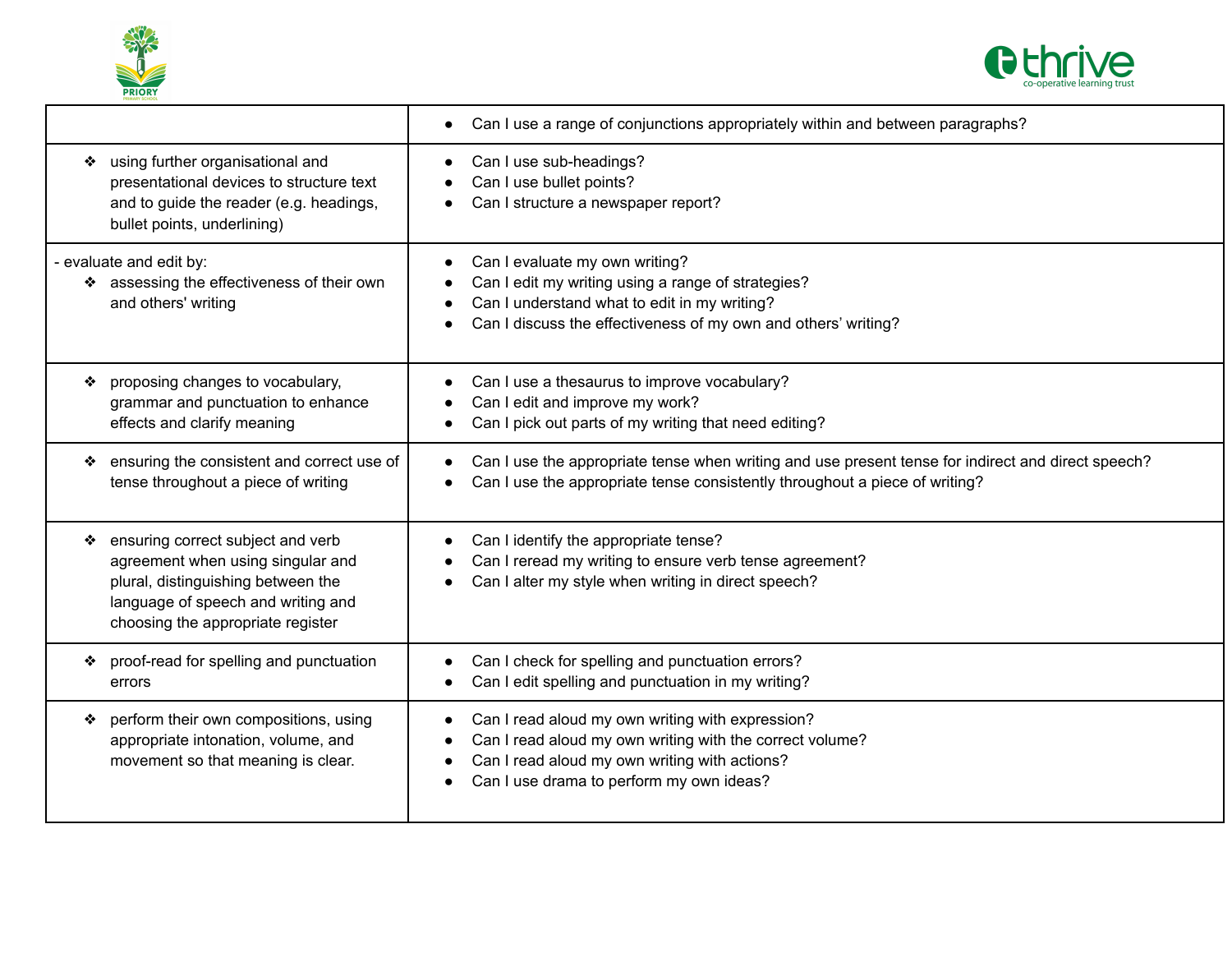



| <b>Composition NC Objectives - Year 6</b>                                                                                                                                              |                                                                                                                                                                                                                                                                                                                                                                                                                      |  |  |  |
|----------------------------------------------------------------------------------------------------------------------------------------------------------------------------------------|----------------------------------------------------------------------------------------------------------------------------------------------------------------------------------------------------------------------------------------------------------------------------------------------------------------------------------------------------------------------------------------------------------------------|--|--|--|
| Pupils should be taught to:                                                                                                                                                            | Examples of learning challenges / questions (linked to the NC objective):                                                                                                                                                                                                                                                                                                                                            |  |  |  |
| - plan their writing by:<br>❖ identifying the audience for and purpose<br>of the writing, selecting the appropriate<br>form and using other similar writing as<br>models for their own | Can I identify the audience?<br>Can I identify the structure?<br>Can I identify the key features and vocabulary choices of my writing?<br>Can I reproduce a piece of writing in my own style?<br>Can I use a structure to plan a piece of writing?<br>Can I identify key phrases in a piece of writing?<br>Can I produce a piece of writing by following a plan?<br>Can I adopt a formal/ informal style of writing? |  |  |  |
| ❖ noting and developing initial ideas,<br>drawing on reading and research where<br>necessary                                                                                           | Can I research using a range of resources?<br>Can I structure a text using my own sub-headings?<br>Can I organise the key points into paragraphs and elaborate on those points?                                                                                                                                                                                                                                      |  |  |  |
| ❖ considering how authors have developed<br>characters and settings in what they have<br>read, listened to or seen performed                                                           | Can I understand how to use 'show don't tell' when describing characters?<br>Can I develop my characters with description and dialogue?<br>Can I write a story opening with description and dialogue?                                                                                                                                                                                                                |  |  |  |
| - draft and write by:<br>❖ selecting appropriate grammar and<br>vocabulary, understanding how such<br>choices can change and enhance<br>meaning                                        | Can I create a word bank?<br>Can I select effective vocabulary to help show meaning in my writing?<br>Can I select effective grammar to help show meaning in my writing?<br>Can I write a formal/ informal letter?                                                                                                                                                                                                   |  |  |  |
| ❖ in narratives, describing settings,<br>characters and atmosphere and<br>integrating dialogue to convey character<br>and advance the action                                           | Can I convey the atmosphere of a setting?<br>Can I use dialogue to help develop the character or action?<br>Can I ensure a balance between action, description and dialogue?                                                                                                                                                                                                                                         |  |  |  |
| precising longer passages<br>❖                                                                                                                                                         | Can I orally summarise a text I have read?<br>Can I summarise the key points of a text?                                                                                                                                                                                                                                                                                                                              |  |  |  |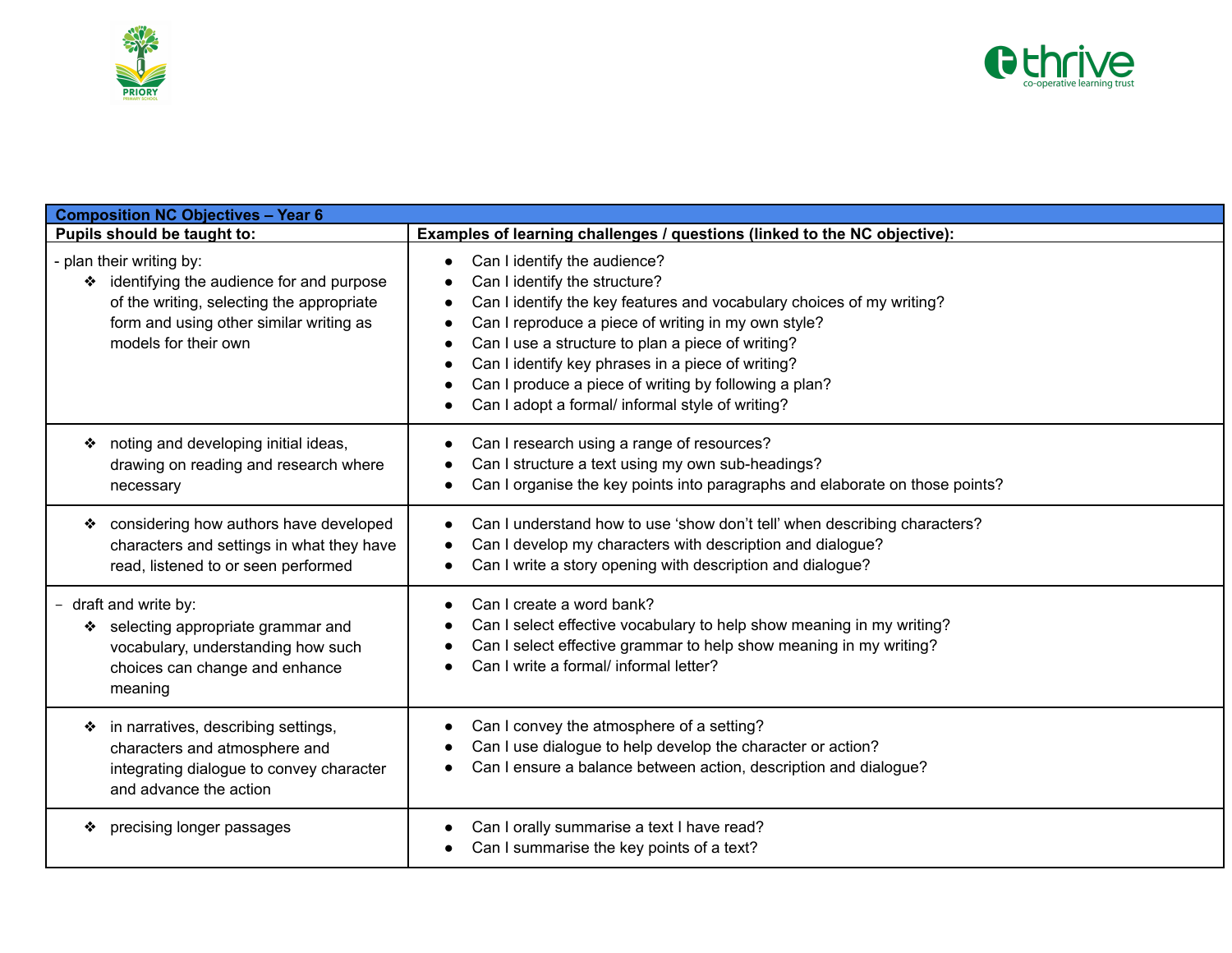



| ❖ using a wide range of devices to build<br>cohesion within and across paragraphs                                                                                                       | Can I make links between paragraphs with conjunctions?<br>Can I link information within a paragraph?<br>Can I use a range of conjunctions appropriately within and between paragraphs?                    |
|-----------------------------------------------------------------------------------------------------------------------------------------------------------------------------------------|-----------------------------------------------------------------------------------------------------------------------------------------------------------------------------------------------------------|
| ❖ using further organisational and<br>presentational devices to structure text<br>and to guide the reader (e.g. headings,<br>bullet points, underlining)                                | Can I use sub-headings?<br>Can I use bullet points?<br>Can I structure a newspaper report?                                                                                                                |
| - evaluate and edit by:<br>❖ assessing the effectiveness of their own<br>and others' writing                                                                                            | Can I evaluate my own writing?<br>Can I edit my writing using a range of strategies?<br>Can I understand what to edit in my writing?<br>Can I discuss the effectiveness of my own and others' writing?    |
| proposing changes to vocabulary,<br>❖<br>grammar and punctuation to enhance<br>effects and clarify meaning                                                                              | Can I use a thesaurus to improve vocabulary?<br>Can I edit and improve my work?<br>Can I pick out parts of my writing that need editing?                                                                  |
| ensuring the consistent and correct use of<br>❖<br>tense throughout a piece of writing                                                                                                  | Can I use the appropriate tense when writing and use present tense for indirect and direct speech?<br>Can I use the appropriate tense consistently throughout a piece of writing?                         |
| ensuring correct subject and verb<br>agreement when using singular and<br>plural, distinguishing between the<br>language of speech and writing and<br>choosing the appropriate register | Can I identify the appropriate tense?<br>Can I reread my writing to ensure verb tense agreement?<br>Can I alter my style when writing in direct speech?                                                   |
| proof-read for spelling and punctuation<br>❖<br>errors                                                                                                                                  | Can I check for spelling and punctuation errors?<br>Can I edit spelling and punctuation in my writing?                                                                                                    |
| perform their own compositions, using<br>❖<br>appropriate intonation, volume, and<br>movement so that meaning is clear.                                                                 | Can I read aloud my own writing with expression?<br>Can I read aloud my own writing with the correct volume?<br>Can I read aloud my own writing with actions?<br>Can I use drama to perform my own ideas? |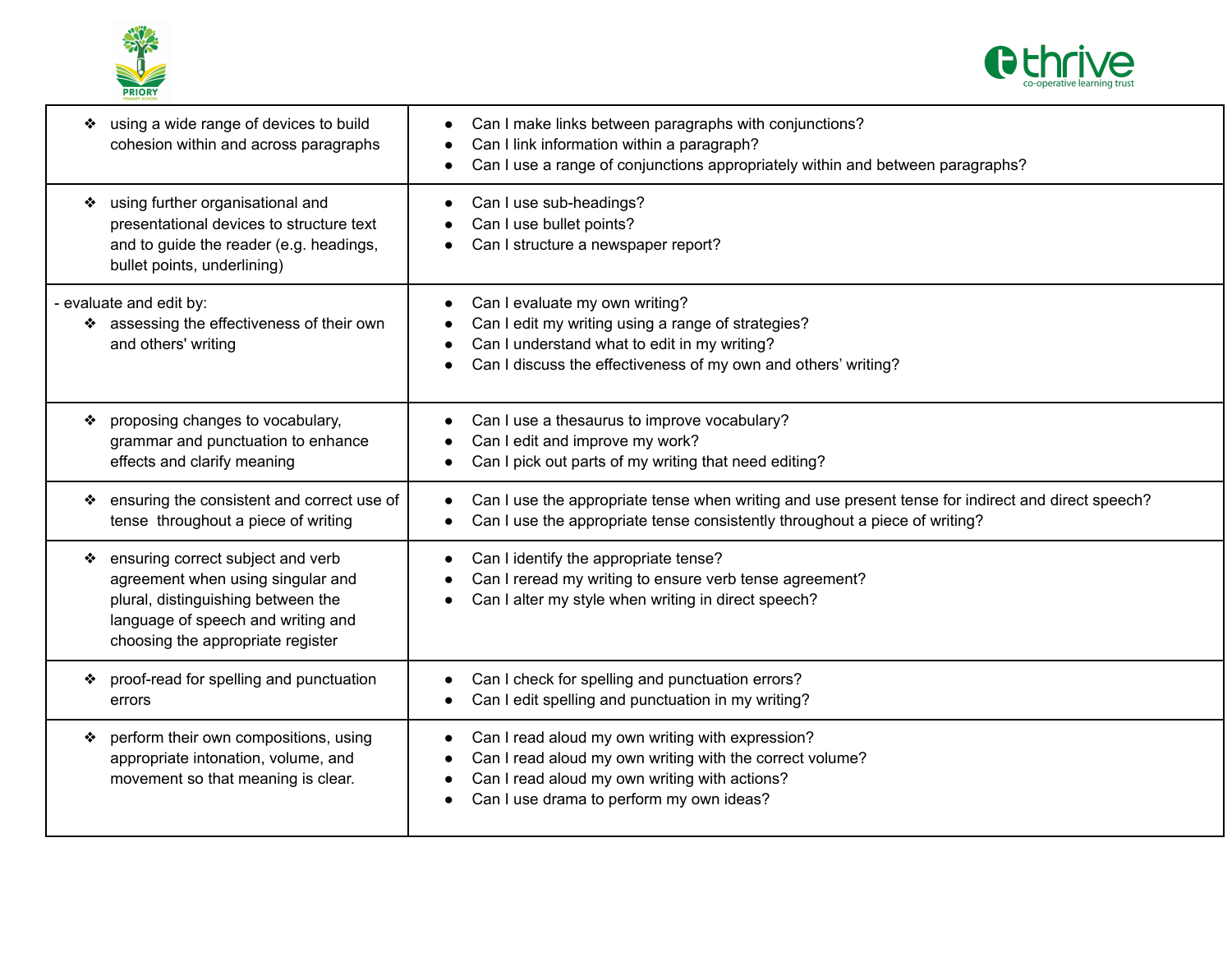



| <b>SPaG NC Objectives - Year 1</b>                                                                                |                                                                                                                                                                                                                                                                                                                                                                                                                                                                                                                                                                                                                                                                                                                                         |
|-------------------------------------------------------------------------------------------------------------------|-----------------------------------------------------------------------------------------------------------------------------------------------------------------------------------------------------------------------------------------------------------------------------------------------------------------------------------------------------------------------------------------------------------------------------------------------------------------------------------------------------------------------------------------------------------------------------------------------------------------------------------------------------------------------------------------------------------------------------------------|
| Pupils should be taught to:                                                                                       | Examples of learning questions (linked to the NC objective):                                                                                                                                                                                                                                                                                                                                                                                                                                                                                                                                                                                                                                                                            |
| Leave spaces between words                                                                                        | Can I leave spaces between my words when writing?                                                                                                                                                                                                                                                                                                                                                                                                                                                                                                                                                                                                                                                                                       |
| Join words and join sentences using 'and'<br>❖                                                                    | Can I use 'and' to create a list?<br>$\bullet$<br>Can I join a sentence with 'and'?                                                                                                                                                                                                                                                                                                                                                                                                                                                                                                                                                                                                                                                     |
| ❖ Sequence sentences to form short<br>narratives                                                                  | Can I join sentences to form short stories/recounts?                                                                                                                                                                                                                                                                                                                                                                                                                                                                                                                                                                                                                                                                                    |
| Begin to punctuate sentences using a<br>❖<br>capital letter and a full stop, question<br>mark or exclamation mark | Can I start a sentence with a capital letter?<br>Can I finish a sentence with a full stop?<br>Can I place a CL and FS correctly in a sentence?<br>Can I use FS and CL in several sentences?<br>Can I recognise a question mark in a piece of writing?<br>Do I know what a question mark is used for?<br>Can I use a question mark when writing a question?<br>Can I recognise an exclamation mark in a piece of writing?<br>Do I know what an exclamation mark is used for?<br>Can I use an exclamation mark when writing?                                                                                                                                                                                                              |
| Use a capital letter for names of people,<br>❖<br>places, the days of the week, and the<br>personal pronoun 'l'   | Can I use a capital letter for the names of people, places, and days of the week?<br>Can I always use a capital letter for 'I'?                                                                                                                                                                                                                                                                                                                                                                                                                                                                                                                                                                                                         |
| Learning the grammar for Y1<br>❖                                                                                  | Do I know words are used to make sentences?<br>Can I write sentences to form a story or narrative?<br>Do I know 'un' changes the meaning of a verb or adjective – untie, unkind?<br>Can I use and understand the meaning of the regular plural noun suffix -s. e.g. dogs, cats?<br>Can I use and understand the meaning of the regular plural noun suffix -es. E.g. wishes, rushes?<br>Can I add the suffix -ing to verbs where the root word doesn't change?<br>Can I add the suffix -ed to verbs where the root word doesn't change?<br>Can I add the suffix -er to verbs where the root word doesn't change?<br>Do I know how words can combine to make sentences?<br>Can I orally compose a sentence that is grammatically correct? |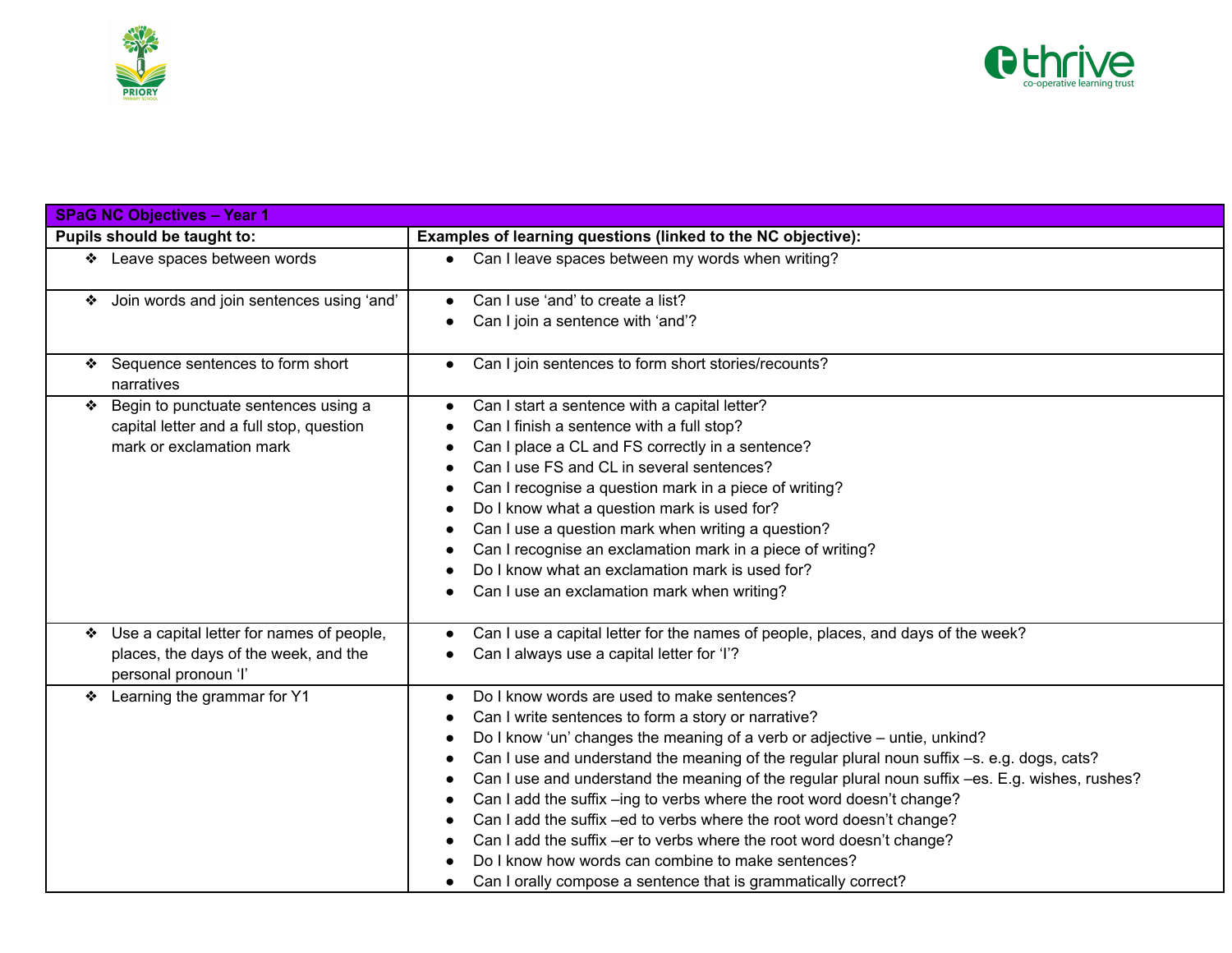



|                                                                         | Can I say what grammar I will need in my sentence?                                                                                                                                                                                                                                                                                                                                                                                                                                                                                                                                                                                                      |
|-------------------------------------------------------------------------|---------------------------------------------------------------------------------------------------------------------------------------------------------------------------------------------------------------------------------------------------------------------------------------------------------------------------------------------------------------------------------------------------------------------------------------------------------------------------------------------------------------------------------------------------------------------------------------------------------------------------------------------------------|
| Use the grammatical terminology for Y1<br>when discussing their writing | Can I use the word letter when talking about my writing?<br>Can I use the word capital letter when talking about my writing?<br>Can I use the word word when talking about my writing?<br>Can I use the word singular when talking about my writing?<br>Can I use the word plural when talking about my writing?<br>Can I use the word sentence when talking about my writing?<br>Can I use the word punctuation when talking about my writing?<br>Can I use the word full stop when talking about my writing?<br>Can I use the word question mark when talking about my writing?<br>Can I use the word exclamation mark when talking about my writing? |

| <b>SPaG NC Objectives - Year 1</b>                                                                           |                                                                                                                                                                                                                                                                                                                                                                                                                                                                                                                            |
|--------------------------------------------------------------------------------------------------------------|----------------------------------------------------------------------------------------------------------------------------------------------------------------------------------------------------------------------------------------------------------------------------------------------------------------------------------------------------------------------------------------------------------------------------------------------------------------------------------------------------------------------------|
| Pupils should be taught to:                                                                                  | Examples of learning questions (linked to the NC objective):                                                                                                                                                                                                                                                                                                                                                                                                                                                               |
| Leave spaces between words<br>❖                                                                              | Can I leave spaces between my words when writing?                                                                                                                                                                                                                                                                                                                                                                                                                                                                          |
| Join words and join sentences using 'and'<br>❖                                                               | Can I use 'and' to create a list?<br>Can I join a sentence with 'and'?                                                                                                                                                                                                                                                                                                                                                                                                                                                     |
| Sequence sentences to form short<br>❖<br>narratives                                                          | Can I join sentences to form short stories/recounts?                                                                                                                                                                                                                                                                                                                                                                                                                                                                       |
| Begin to punctuate sentences using a<br>capital letter and a full stop, question<br>mark or exclamation mark | Can I start a sentence with a capital letter?<br>Can I finish a sentence with a full stop?<br>Can I place a CL and FS correctly in a sentence?<br>Can I use FS and CL in several sentences?<br>Can I recognise a question mark in a piece of writing?<br>Do I know what a question mark is used for?<br>Can I use a question mark when writing a question?<br>Can I recognise an exclamation mark in a piece of writing?<br>Do I know what an exclamation mark is used for?<br>Can I use an exclamation mark when writing? |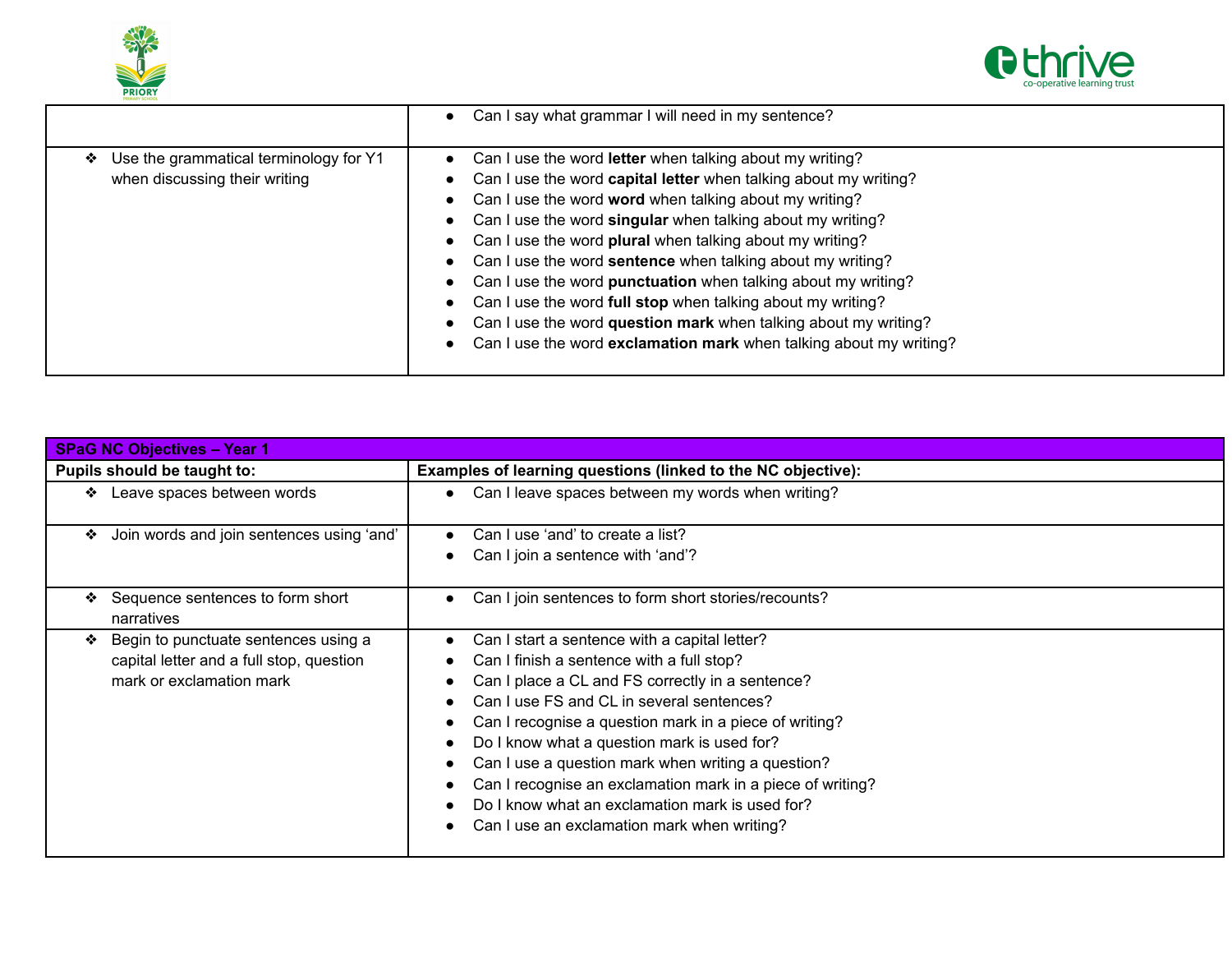



| Use a capital letter for names of people,<br>❖<br>places, the days of the week, and the<br>personal pronoun 'l' | Can I use a capital letter for the names of people, places, and days of the week?<br>Can I always use a capital letter for 'I'?                                                                                                                                                                                                                                                                                                                                                                                                                                                                                                                                                                                                                                                                                                   |
|-----------------------------------------------------------------------------------------------------------------|-----------------------------------------------------------------------------------------------------------------------------------------------------------------------------------------------------------------------------------------------------------------------------------------------------------------------------------------------------------------------------------------------------------------------------------------------------------------------------------------------------------------------------------------------------------------------------------------------------------------------------------------------------------------------------------------------------------------------------------------------------------------------------------------------------------------------------------|
| Learning the grammar for Y1<br>❖                                                                                | Do I know words are used to make sentences?<br>$\bullet$<br>Can I write sentences to form a story or narrative?<br>Do I know 'un' changes the meaning of a verb or adjective – untie, unkind?<br>Can I use and understand the meaning of the regular plural noun suffix -s. e.g. dogs, cats?<br>Can I use and understand the meaning of the regular plural noun suffix -es. E.g. wishes, rushes?<br>٠<br>Can I add the suffix -ing to verbs where the root word doesn't change?<br>Can I add the suffix -ed to verbs where the root word doesn't change?<br>Can I add the suffix -er to verbs where the root word doesn't change?<br>٠<br>Do I know how words can combine to make sentences?<br>Can I orally compose a sentence that is grammatically correct?<br>$\bullet$<br>Can I say what grammar I will need in my sentence? |
| Use the grammatical terminology for Y1<br>❖<br>when discussing their writing                                    | Can I use the word letter when talking about my writing?<br>$\bullet$<br>Can I use the word capital letter when talking about my writing?<br>٠<br>Can I use the word word when talking about my writing?<br>Can I use the word singular when talking about my writing?<br>Can I use the word plural when talking about my writing?<br>Can I use the word sentence when talking about my writing?<br>Can I use the word punctuation when talking about my writing?<br>٠<br>Can I use the word full stop when talking about my writing?<br>Can I use the word question mark when talking about my writing?<br>٠<br>Can I use the word exclamation mark when talking about my writing?                                                                                                                                               |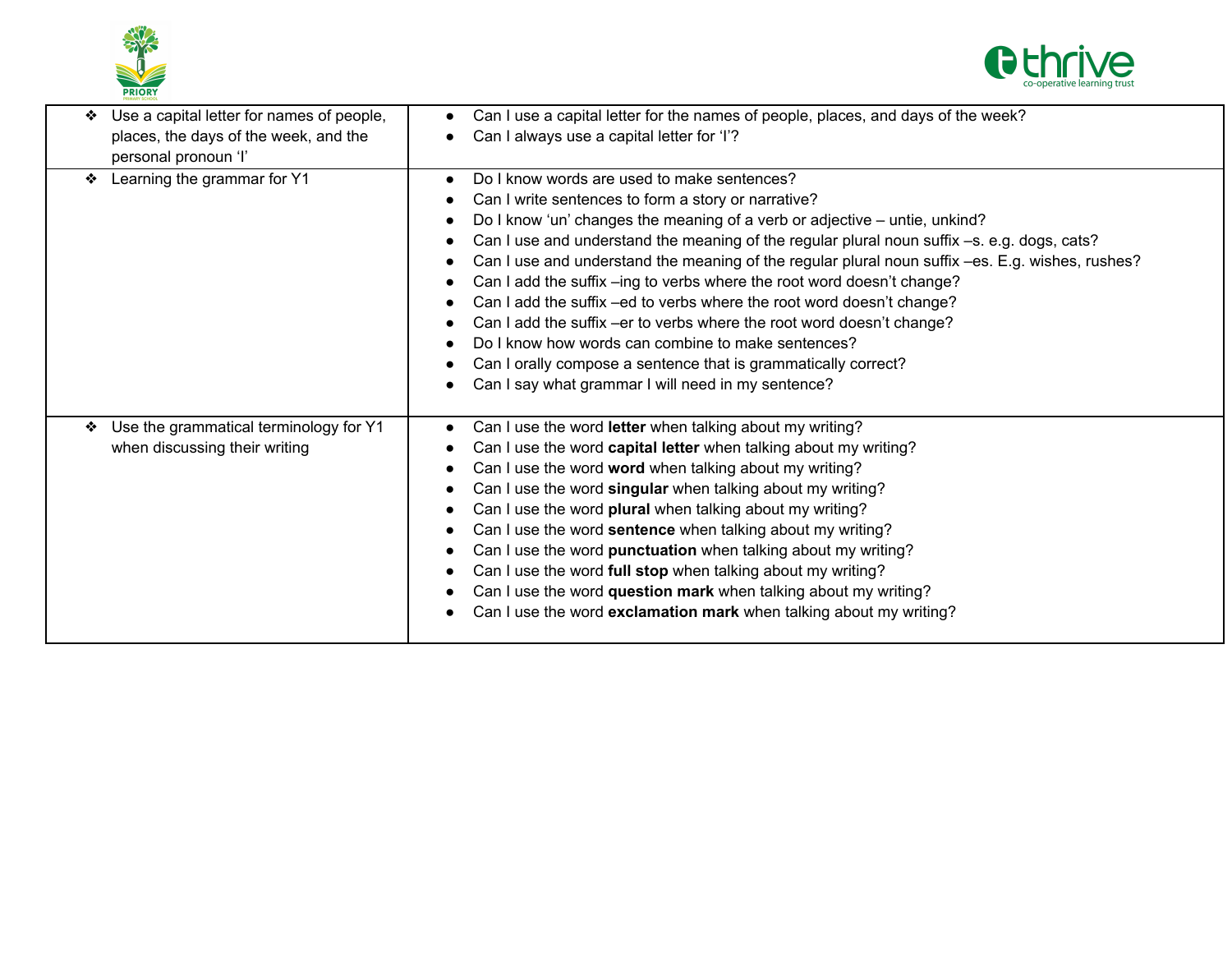



| <b>SPaG NC Objectives - Year 2</b>                                                                                                                                                                                                                                                                      |                                                                                                                                                                                                                                                                                                                                                                                                                                                                                            |
|---------------------------------------------------------------------------------------------------------------------------------------------------------------------------------------------------------------------------------------------------------------------------------------------------------|--------------------------------------------------------------------------------------------------------------------------------------------------------------------------------------------------------------------------------------------------------------------------------------------------------------------------------------------------------------------------------------------------------------------------------------------------------------------------------------------|
| Pupils should be taught to:                                                                                                                                                                                                                                                                             | Examples of learning questions (linked to the NC objective):                                                                                                                                                                                                                                                                                                                                                                                                                               |
| - develop their understanding of the concepts by:<br>learning how to use both familiar and new<br>❖<br>punctuation correctly, including full stops,<br>capital letters, exclamation marks,<br>question marks, commas for lists and<br>apostrophes for contracted forms and the<br>possessive (singular) | Can I use capital letters correctly within a sentence?<br>$\bullet$<br>Can I use full stops correctly?<br>Can I use question marks correctly?<br>Can I use exclamation marks correctly?<br>Can I use commas to separate items in a list?<br>Can I use apostrophes to mark an omission? E.g. I'm, don't<br>Can I use apostrophes for singular possession of nouns?                                                                                                                          |
| - learn how to use:<br>❖ sentences with different forms:<br>statement, question, exclamation,<br>command                                                                                                                                                                                                | Do I know the grammatical patterns that indicate a statement?<br>Do I know the grammatical patterns that indicate a question?<br>Do I know the grammatical patterns that indicate an exclamation?<br>Do I know the grammatical patterns that indicate a command?                                                                                                                                                                                                                           |
| * expanded noun phrases to describe and<br>specify, e.g. the blue butterfly                                                                                                                                                                                                                             | Can I use adjectives to expand a noun phrase? E.g. a blue butterfly<br>Can I use a noun phrase with specification? E.g. The beech tree?                                                                                                                                                                                                                                                                                                                                                    |
| ❖ the present and past tenses correctly and<br>consistently including the progressive<br>form                                                                                                                                                                                                           | Can I use the present tense correctly? E.g. I go to the pool<br>Can I use the present progressive tense correctly? E.g. I am going to the pool<br>Can I use the past tense correctly? E.g. I went to the pool<br>Can I use the present progressive tense correctly? E.g. I was going to the pool when it started raining                                                                                                                                                                   |
| Subordination (using when, if, that, or<br>because) and co-ordination (using or,<br>and, or but)                                                                                                                                                                                                        | Can I use 'when' for subordination in sentences? E.g. The big dog barks when he is hungry<br>Can I use 'if' for subordination in a sentence? E.g. The little cat meows if the dog barks<br>Can I use 'that' for subordination in a sentence? E.g. The fish that was in the bowl, swam<br>Can I use 'because' for subordination in a sentence? E.g. The little cat died because the dog was hungry.<br>Can I use 'or' for co-ordination in a sentence? E.g. The cat or the dog made a mess. |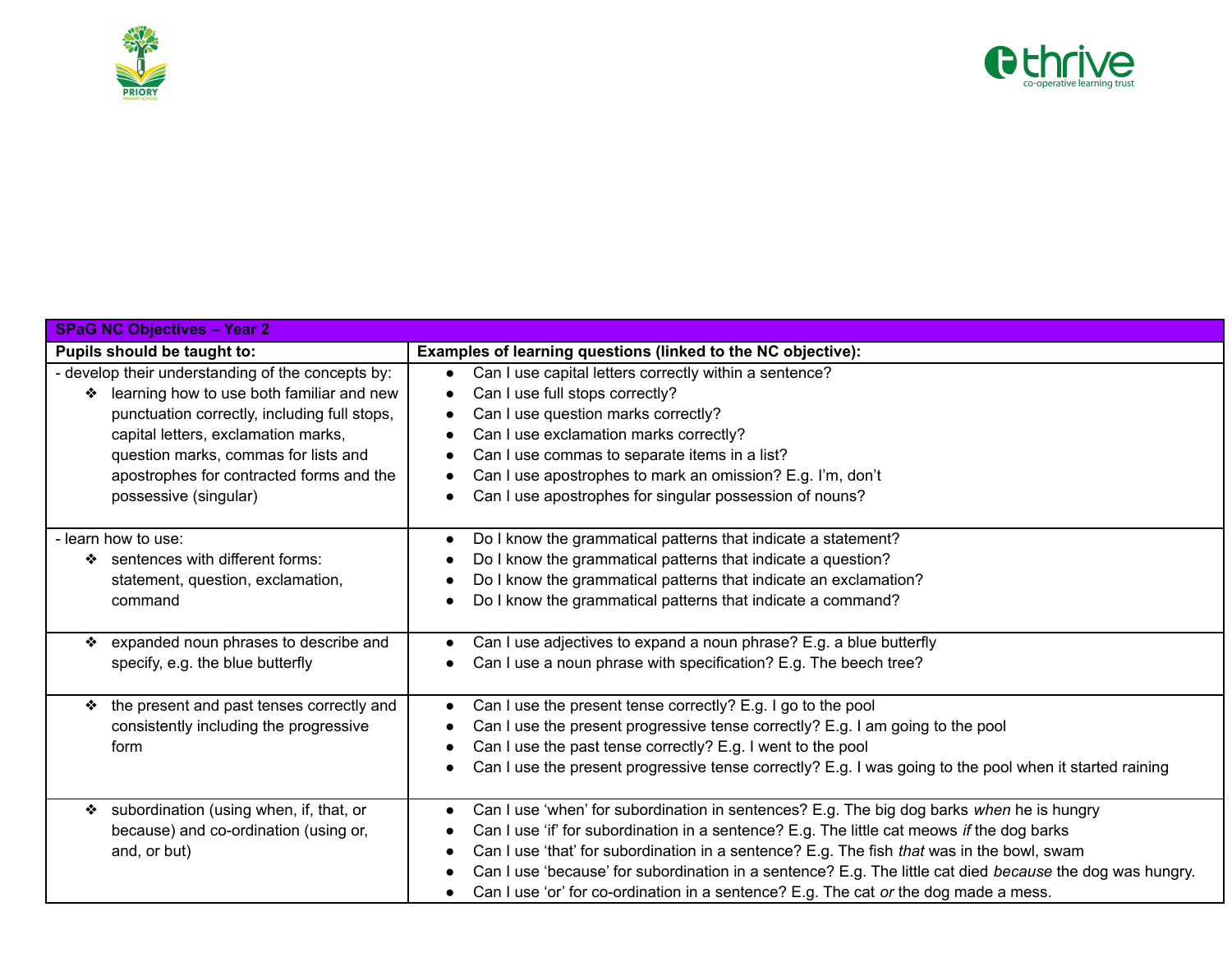



|                                              | Can I use 'and' for co-ordination in a sentence? E.g. The cat and the dog made a mess.            |
|----------------------------------------------|---------------------------------------------------------------------------------------------------|
|                                              | Can I use 'but' for co-ordination in a sentence? E.g. The cat made a noise but the dog was quiet. |
| ❖ the grammar rules for Year 2               | Can I use and understand the noun suffix -ness? E.g. Happiness                                    |
|                                              | Can I use and understand the noun suffix -er? E.g. Dancer                                         |
|                                              | Can I form compounding nouns? E.g. whiteboard, superman?                                          |
|                                              | Can I form adjectives using the suffix - ful? E.g. beautiful,                                     |
|                                              | Can I form adjectives using the suffix - less? E.g. thoughtless                                   |
|                                              | Can I use the suffix $-$ er with adjectives in my writing? E.g. bigger                            |
|                                              | Can I use the suffix – est with adjectives in my writing? E.g. biggest                            |
|                                              | Can I use the suffix - Iy to turn an adjective into a adverb? E.g. quickly, quietly               |
|                                              |                                                                                                   |
| ❖ some features of written Standard          | Can I use Standard English when I write?                                                          |
| English                                      |                                                                                                   |
| - use and understand grammatical terminology | Can I use and understand a noun and a noun phrase when talking about my writing?                  |
| when discussing their writing                | Can I use and understand a statement when talking about my writing?                               |
|                                              | Can I use and understand a question when talking about my writing?                                |
|                                              | Can I use and understand an exclamation when talking about my writing?                            |
|                                              | Can I use and understand a command when talking about my writing?                                 |
|                                              | Can I use and understand a compound sentence when talking about my writing?                       |
|                                              | Can I use and understand an adjective when talking about my writing?                              |
|                                              | Can I use and understand a verb when talking about my writing?                                    |
|                                              | Can I use and understand a suffix when talking about my writing?                                  |
|                                              | Can I use and understand an adverb when talking about my writing?                                 |
|                                              | Can I use and understand tense (past and present) when talking about my writing?                  |
|                                              | Can I use and understand an apostrophe when talking about my writing?                             |
|                                              | Can I use and understand commas when talking about my writing?                                    |
|                                              |                                                                                                   |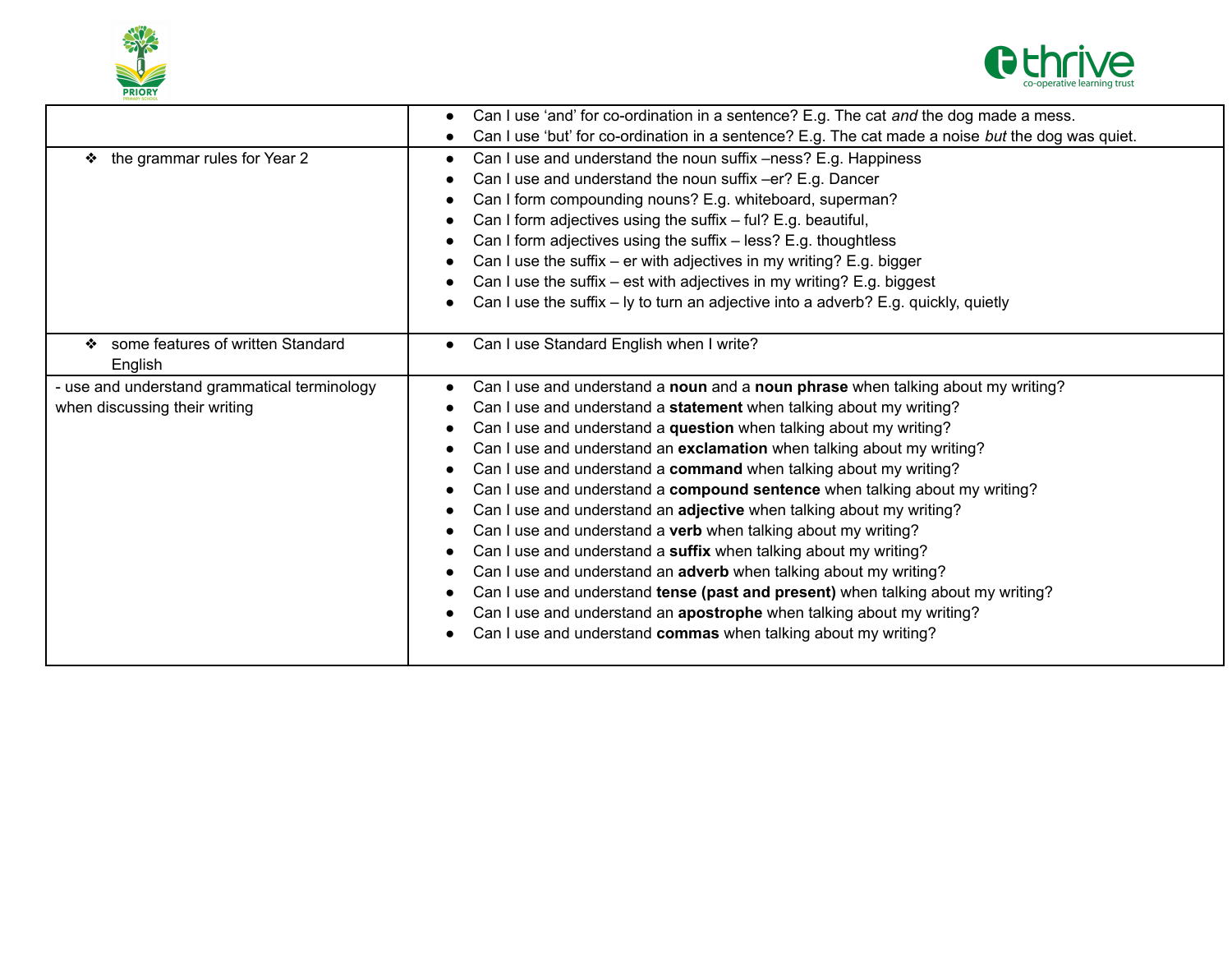



| <b>SPaG NC Objectives - Year 3</b>                                                                                                                                                                  |                                                                                                                                                                                                                                                                                                                                                                                                                                                                                                                                      |
|-----------------------------------------------------------------------------------------------------------------------------------------------------------------------------------------------------|--------------------------------------------------------------------------------------------------------------------------------------------------------------------------------------------------------------------------------------------------------------------------------------------------------------------------------------------------------------------------------------------------------------------------------------------------------------------------------------------------------------------------------------|
| Pupils should be taught to:                                                                                                                                                                         | Examples of learning questions (linked to the NC objective):                                                                                                                                                                                                                                                                                                                                                                                                                                                                         |
| - develop their understanding of the concepts by:<br>❖ extending the range of sentences with<br>more than one clause by using a wider<br>range of conjunctions, e.g. when, if,<br>because, although | Can I understand what a conjunction is?<br>Can I use a conjunction to help me show the time, place or cause in my writing?<br>Can I use a subordinating conjunction when, if, because, although? E.g. Joe can't practise kicking<br>because he's injured.<br>Can I use a <b>preposition conjunction</b> before, since, after, during, in? E.g. I'm going, before I get into<br>trouble.                                                                                                                                              |
| using the perfect form of verbs in contrast<br>❖<br>to the past tense                                                                                                                               | Can I use the simple past tense? E.g. He went out to play.<br>Can I use have or has with a past tense verb? E.g. I have downloaded some songs / He has gone out to<br>play / We have eaten our lunch.<br>Can I use the present perfect instead of the simple past tense? E.g I have walked rather than I walked                                                                                                                                                                                                                      |
| choosing nouns or pronouns<br>❖<br>appropriately for clarity and cohesion and<br>to avoid repetition                                                                                                | Can I choose a pronoun to replace a noun?<br>Can I use a pronoun or noun to avoid repetition?                                                                                                                                                                                                                                                                                                                                                                                                                                        |
| using conjunctions, adverbs and<br>❖<br>prepositions to express time and cause                                                                                                                      | Can I understand and use the term conjunction to help me show the time, place or cause?<br>Can I understand and use the term adverb to help me show the time, place or cause?<br>Can I understand and use the term preposition to help me show the time, place or cause?<br>Can I use and identify adverbs in writing? E.g. then, next, soon, therefore<br>Can I use prepositions? E.g. before, after, during, under, in, because of<br>Can I use and identify conjunctions in writing? E.g. when, before, after, while, so, because |
| using fronted adverbials<br>❖                                                                                                                                                                       | Can I write a sentence starting with an adverbial phrase? E.g. Last Saturday, a few moments later.                                                                                                                                                                                                                                                                                                                                                                                                                                   |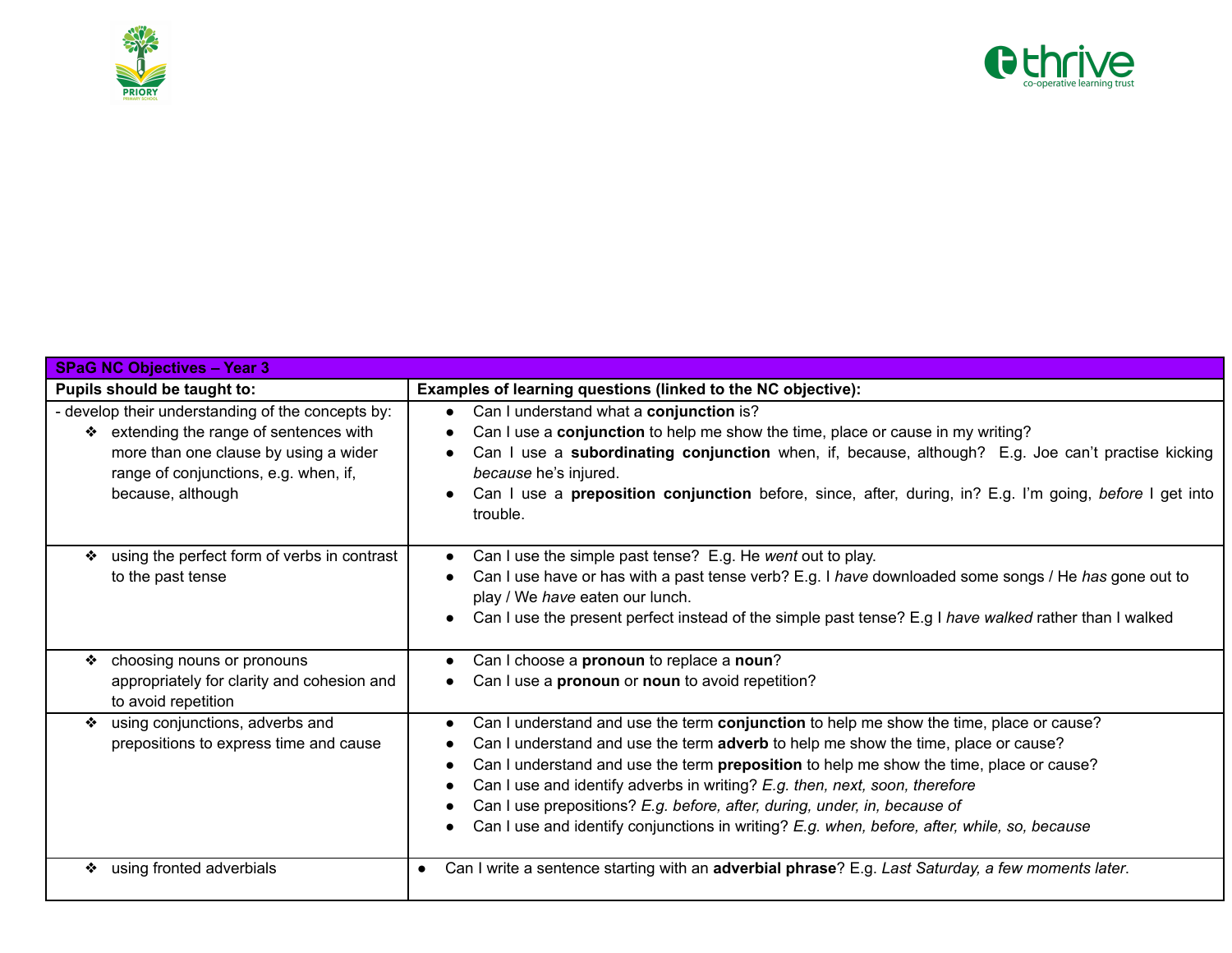



| learning the grammar for Year 3<br>❖                                                                                       | Can I use the prefixes: anti- super- and auto- on a range of nouns?<br>$\bullet$<br>Can I decide to use 'a' or 'an' depending on whether the noun begins with a vowel? E.g.a rock, an open<br>box<br>Can I begin to recognise word families? E.g. solve, solution, solver, dissolve, insoluble<br>$\bullet$<br>Can I use headings and subheadings to aid presentation in non-fiction text types?<br>Can I use the present perfect form of a verb instead of the simple past tense? e.g. He has gone out to<br>play. instead of He went out to play. |
|----------------------------------------------------------------------------------------------------------------------------|-----------------------------------------------------------------------------------------------------------------------------------------------------------------------------------------------------------------------------------------------------------------------------------------------------------------------------------------------------------------------------------------------------------------------------------------------------------------------------------------------------------------------------------------------------|
| - indicate grammatical and other features by:<br>❖ using commas after fronted adverbials                                   | Can I understand that a comma separates different parts of a sentence?                                                                                                                                                                                                                                                                                                                                                                                                                                                                              |
| indicating possession by using the<br>❖<br>possessive apostrophe with singular and<br>plural nouns                         | Can I identify where an apostrophe is required on a singular noun? E.g. the car's bonnet                                                                                                                                                                                                                                                                                                                                                                                                                                                            |
| ❖ using and punctuating direct speech                                                                                      | Can I punctuate direct speech with inverted commas?                                                                                                                                                                                                                                                                                                                                                                                                                                                                                                 |
| - use and understand grammatical terminology<br>accurately and appropriately when discussing<br>their writing and reading. | Do I know the Y3 grammar terms?<br><b>Adverb</b><br>$\circ$<br><b>Preposition conjunction</b><br><b>Word family</b><br>$\circ$<br><b>Prefix</b><br>$\circ$<br><b>Clause</b><br>$\circ$<br>Subordinate clause<br>$\circ$<br><b>Direct speech</b><br>$\circ$<br>Consonant<br>$\circ$<br><b>Consonant letter vowel (y)</b><br><b>Vowel letter</b><br>$\circ$<br>Inverted commas / speech marks<br>$\circ$                                                                                                                                              |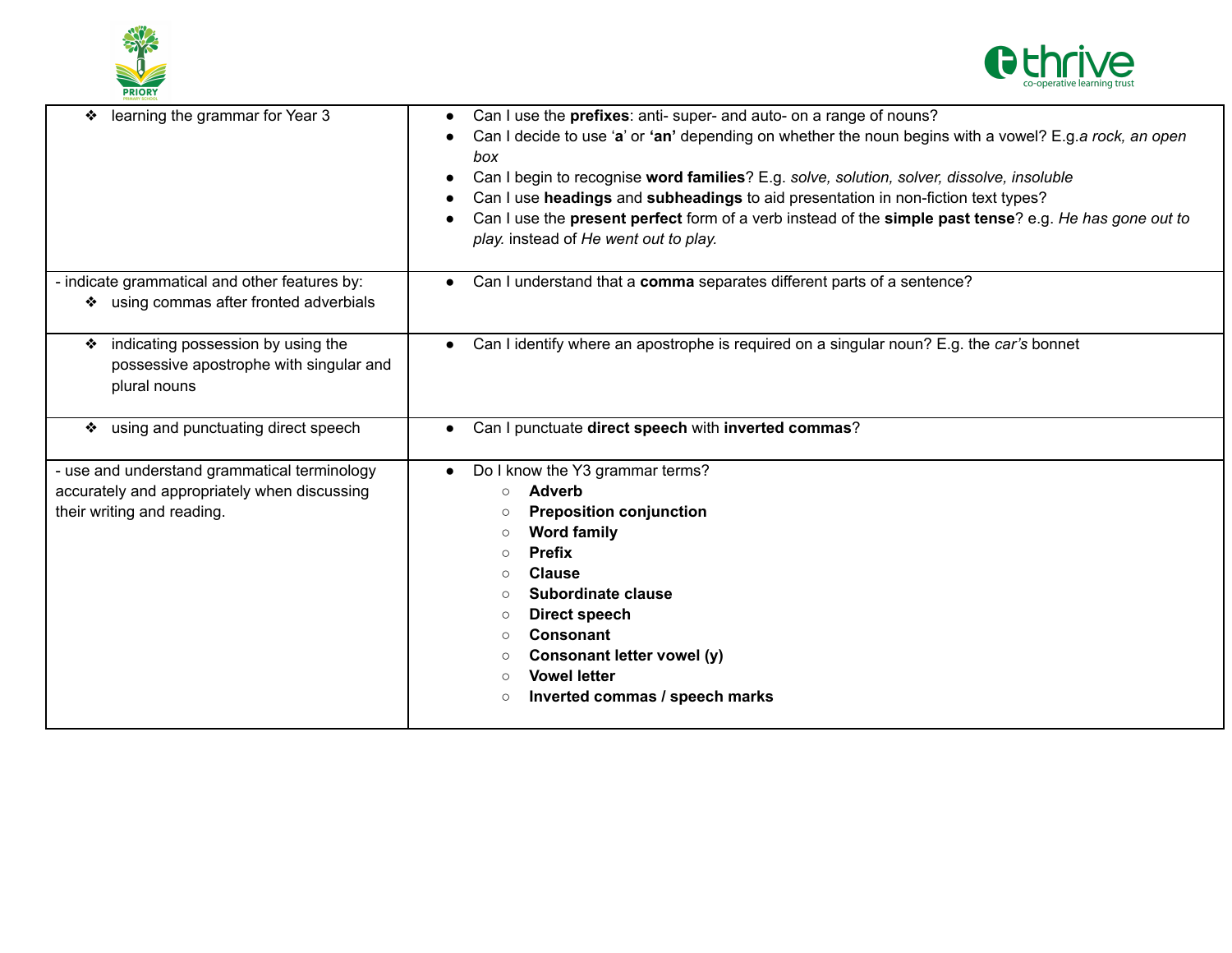



| <b>SPaG NC Objectives - Year 4</b>                                                                                                                                                                     |                                                                                                                                                                                                                                                                                                                                              |
|--------------------------------------------------------------------------------------------------------------------------------------------------------------------------------------------------------|----------------------------------------------------------------------------------------------------------------------------------------------------------------------------------------------------------------------------------------------------------------------------------------------------------------------------------------------|
| Pupils should be taught to:                                                                                                                                                                            | Examples of learning questions (linked to the NC objective):                                                                                                                                                                                                                                                                                 |
| - develop their understanding of the concepts by:<br>extending the range of sentences with<br>❖<br>more than one clause by using a wider<br>range of conjunctions, e.g. when, if,<br>because, although | Can I use conjunctions to further extend my sentences? E.g When I went to the bank I withdrew some<br>money, although I knew I was overdrawn.<br>Can I extend my sentences by expanding noun phrases using modifying adjectives, nouns and<br>prepositional phrases? E.g The teacher is expanded to The strict maths teacher with curly hair |
| using the standard English form for verb<br>❖<br>inflections instead of local spoken forms                                                                                                             | Can I say and write 'we were' / 'I was' accurately?<br>Can I say and write 'should have' accurately?<br>Can I recognise a double negative?                                                                                                                                                                                                   |
| using the perfect form of verbs in contrast<br>❖<br>to the past tense                                                                                                                                  | Can I use the simple past tense? E.g. He went out to play.<br>Can I use have or has with a past tense verb? E.g. I have downloaded some songs / He has gone out to<br>play / We have eaten our lunch.<br>Can I use the present perfect instead of the simple past tense? E.g I have walked rather than I walked                              |
| choosing nouns or pronouns<br>❖<br>appropriately for clarity and cohesion and<br>to avoid repetition                                                                                                   | Can I replace a noun with an appropriate pronoun to avoid repetition in my writing?                                                                                                                                                                                                                                                          |
| using fronted adverbials<br>❖                                                                                                                                                                          | Can I write a sentence starting with an adverbial phrase? E.g. Later that day, I heard the bad news.                                                                                                                                                                                                                                         |
| - indicate grammatical and other features by:<br>using commas after fronted adverbials<br>❖                                                                                                            | Can I place a comma after a fronted adverbial?                                                                                                                                                                                                                                                                                               |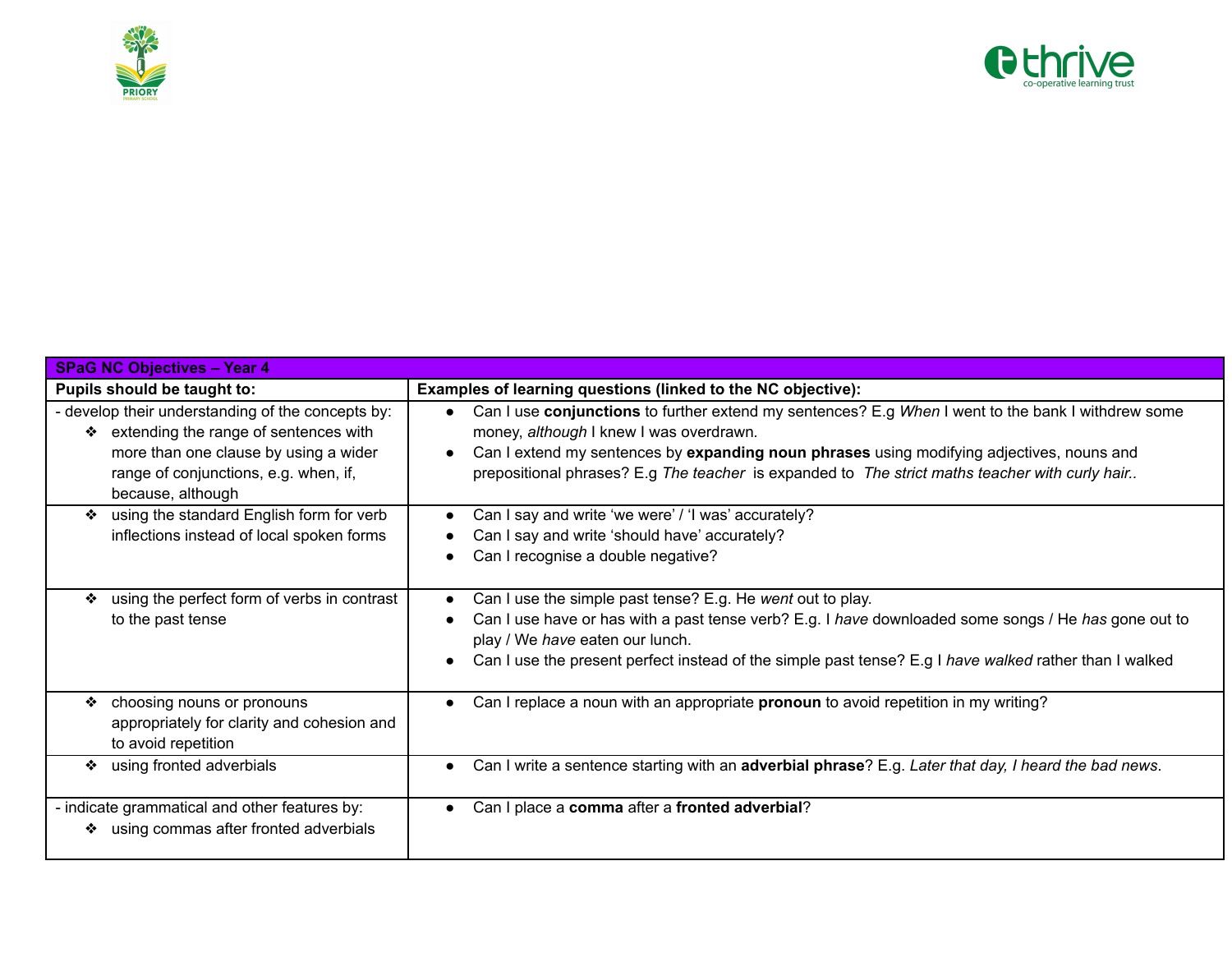



| indicating possession by using the<br>❖<br>possessive apostrophe with singular and<br>plural nouns                         | Can I identify where an apostrophe is required on a plural noun? E.g. the boys' toilets<br>$\bullet$<br>Can I recognise the difference between a plural 's' and a possessive 's'? E.g. bats, bat's<br>$\bullet$ |
|----------------------------------------------------------------------------------------------------------------------------|-----------------------------------------------------------------------------------------------------------------------------------------------------------------------------------------------------------------|
| using and punctuating direct speech<br>❖                                                                                   | Can I punctuate speech accurately including the comma after the reporting clause and any punctuation<br>$\bullet$<br>within the speech? E.g. The conductor shouted, "Sit down!"                                 |
| - use and understand grammatical terminology<br>accurately and appropriately when discussing<br>their writing and reading. | Do I know the Y4 grammar terms?<br><b>Determiner</b><br>$\mathbf{o}$<br>Pronoun<br>o<br><b>Possessive pronoun</b><br>o<br>Adverbial<br>o                                                                        |

| <b>SPaG NC Objectives - Year 5</b>                  |                                                                                              |
|-----------------------------------------------------|----------------------------------------------------------------------------------------------|
| Pupils should be taught to:                         | Examples of learning questions (linked to the NC objective):                                 |
| - develop their understanding of the concepts by:   | Can I recognise when speech is formal?                                                       |
| ❖ recognising vocabulary and structures             | Can I recognise when the mood expresses doubts, wishes and possibilities - subjunctive form? |
| that are appropriate for formal speech              |                                                                                              |
| and writing, including subjunctive forms            |                                                                                              |
| using passive verbs to affect the<br>❖              | Can I recognise the passive form? E.g. The sandwich was being eaten by John.                 |
| presentation of information in a sentence           |                                                                                              |
| using the perfect form of verbs to mark<br><b>参</b> | Can I use the correct verb tense to demonstrate when an action is performed?                 |
| relationships of time and cause                     |                                                                                              |
| using expanded noun phrases to convey               | Can I use expanded noun phrases to add extra information?                                    |
| complicated information concisely                   | Can I use concise vocabulary to describe using expanded noun phrases?                        |
|                                                     |                                                                                              |
| using modal verbs or adverbs to indicate<br>❖       | Can I use modal verbs to show what could or what may happen?                                 |
| degrees of possibility                              |                                                                                              |
| using relative clauses beginning with<br>❖          | Can I use a complex sentence which includes 'who'?                                           |
| who, which, where, when, whose, that or             | Can I use a complex sentence which includes 'which'?                                         |
| with an implied (omitted) relative pronoun          | Can I use a complex sentence which includes 'where'?                                         |
|                                                     | Can I use a complex sentence which includes 'whose'?                                         |
|                                                     | Can I use a complex sentence which includes 'that'?                                          |
|                                                     | Can I use a complex sentence which includes 'with'?                                          |
|                                                     |                                                                                              |
| learning the grammar for Year 5<br>❖                | Can I use modal verbs? E.g. used to change the meaning of verbs - can, may, might, should    |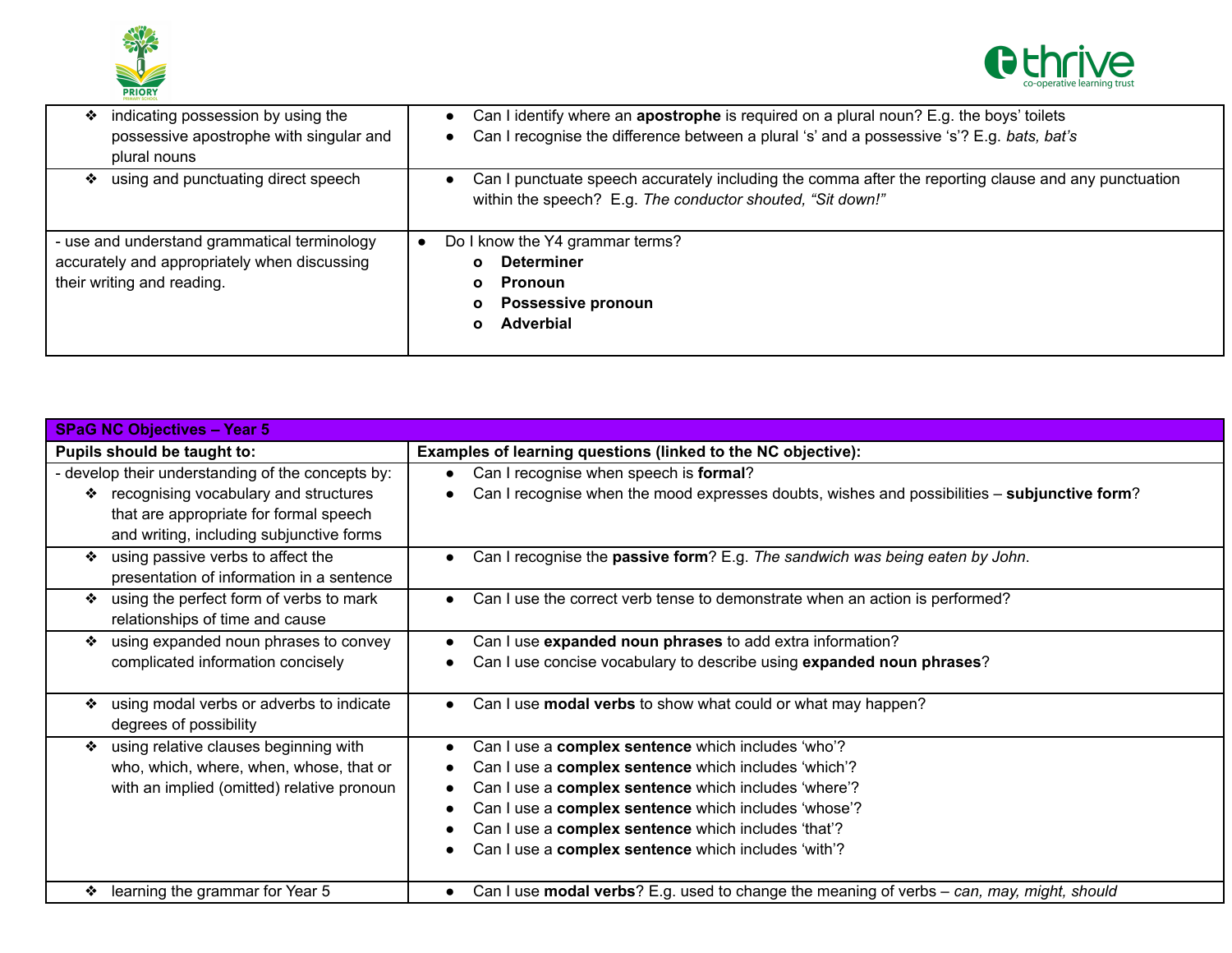



|                                                                                                                             | Can I use adverbs to indicate degrees of possibility? E.g. perhaps, surely<br>$\bullet$                                                                                                                                                                                                                                                                                                                                                     |
|-----------------------------------------------------------------------------------------------------------------------------|---------------------------------------------------------------------------------------------------------------------------------------------------------------------------------------------------------------------------------------------------------------------------------------------------------------------------------------------------------------------------------------------------------------------------------------------|
| - indicate grammatical and other features by:<br>using commas to clarify meaning or avoid<br>❖<br>ambiguity in writing      | Can I use commas to add extra information?<br>Can I use commas to avoid confusion?                                                                                                                                                                                                                                                                                                                                                          |
| using hyphens to avoid ambiguity<br>❖                                                                                       | Can I use hyphens to avoid confusion? E.g. recover a document / re-cover a chair, man eating shark -<br>man-eating shark                                                                                                                                                                                                                                                                                                                    |
| use brackets, dashes or commas to<br>indicate parenthesis                                                                   | Can I use <b>brackets</b> to add extra information?<br>Can I use <b>dashes</b> to add extra information?<br>Can I use commas to add extra information?                                                                                                                                                                                                                                                                                      |
| use semi-colons, colons or dashes to<br>❖<br>mark boundaries between independent<br>clauses                                 | Can I use semi-colons to identify independent clauses?<br>Can I use semi-colons to separate longer items in a list?<br>Can I use colons to identify independent clauses?<br>Can I use dashes to identify independent clauses?                                                                                                                                                                                                               |
| use a colon to introduce a list<br>❖                                                                                        | Can I use a colon to introduce a list?                                                                                                                                                                                                                                                                                                                                                                                                      |
| punctuating bullet points consistently<br>❖                                                                                 | Can I punctuate bullet points consistently?                                                                                                                                                                                                                                                                                                                                                                                                 |
| - use and understand grammatical terminology in<br>accurately and appropriately in discussing their<br>writing and reading? | Can I use modal verbs? E.g. used to change the meaning of verbs - can, may, might, should<br>Can I use a relative pronoun? E.g. that, which, who -referring back to previously used noun<br>Can I use a relative clause? E.g. who, which, whom, that, whose<br>Can I understand the terms: parenthesis; bracket and dash?<br>Can I understand the term cohesion and identify if parts fit together?<br>Can I understand the term ambiguity? |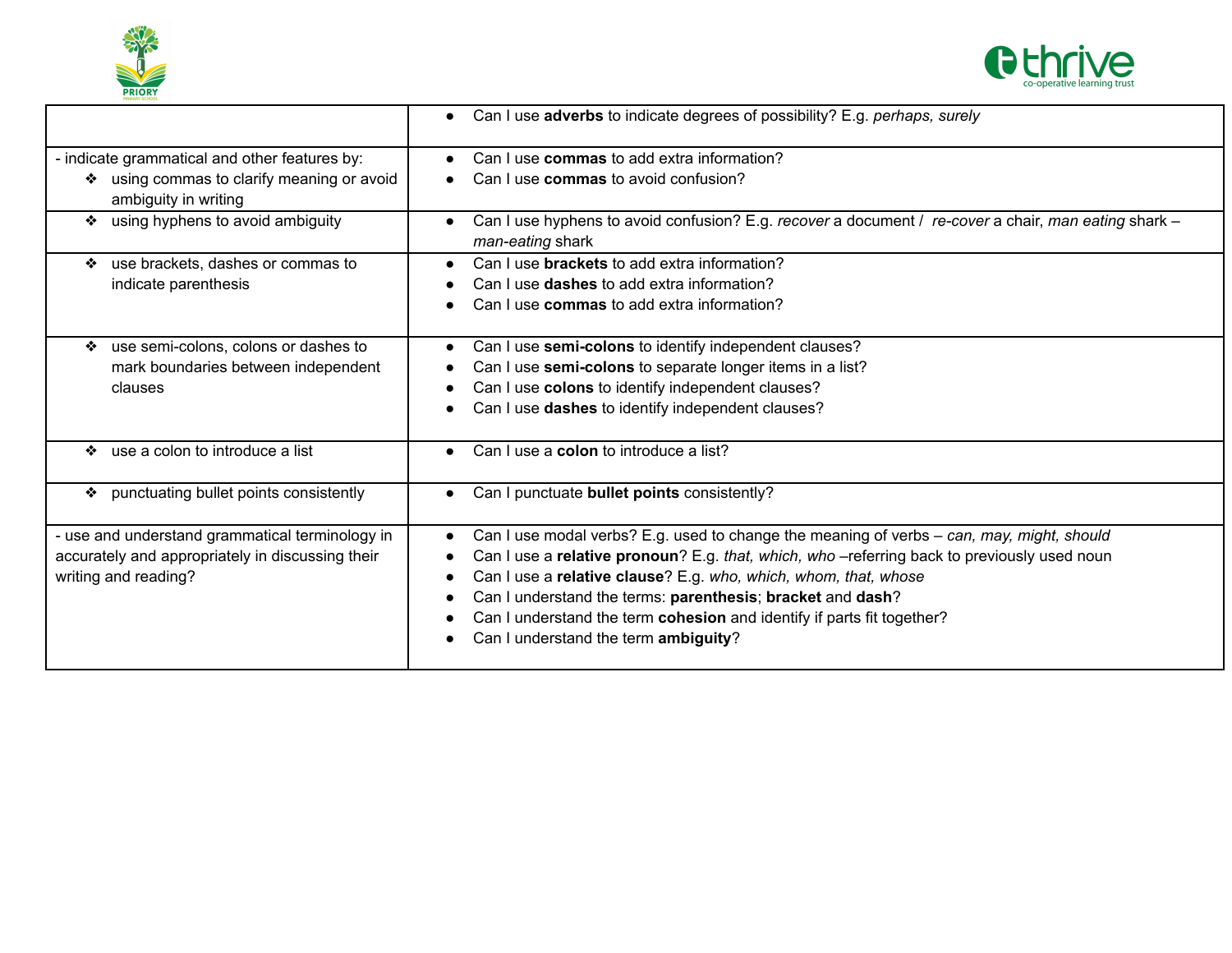



| <b>SPaG NC Objectives - Year 6</b>                                                                                                                                                           |                                                                                                                                                                                             |  |
|----------------------------------------------------------------------------------------------------------------------------------------------------------------------------------------------|---------------------------------------------------------------------------------------------------------------------------------------------------------------------------------------------|--|
| Pupils should be taught to:                                                                                                                                                                  | Examples of learning questions (linked to the NC objective):                                                                                                                                |  |
| - develop their understanding of the concepts by:<br>recognising vocabulary and structures<br><b>参</b><br>that are appropriate for formal speech<br>and writing, including subjunctive forms | Can I identify the difference between - use and understand grammatical terminology in accurately and<br>appropriately in discussing their writing and reading?and formal speech in writing? |  |
| using passive verbs to affect the<br>❖<br>presentation of information in a sentence                                                                                                          | Can I use passive verbs for effect?                                                                                                                                                         |  |
| using the perfect form of verbs to mark<br>relationships of time and cause                                                                                                                   | Can I use the correct verb tense to demonstrate when an action is performed?<br>Can I use the perfect tense where appropriate? E.g. 'I have written an essay?'- to indicate completion.     |  |
| using expanded noun phrases to convey<br>complicated information concisely                                                                                                                   | Can I use expanded noun phrases to add extra information?<br>Can I use expanded noun phrases with concise and appropriate vocabulary to add shades of meaning to<br>the text?               |  |
| using modal verbs or adverbs to indicate<br>❖<br>degrees of possibility                                                                                                                      | Can I use modal verbs appropriately to show what could or what may happen?                                                                                                                  |  |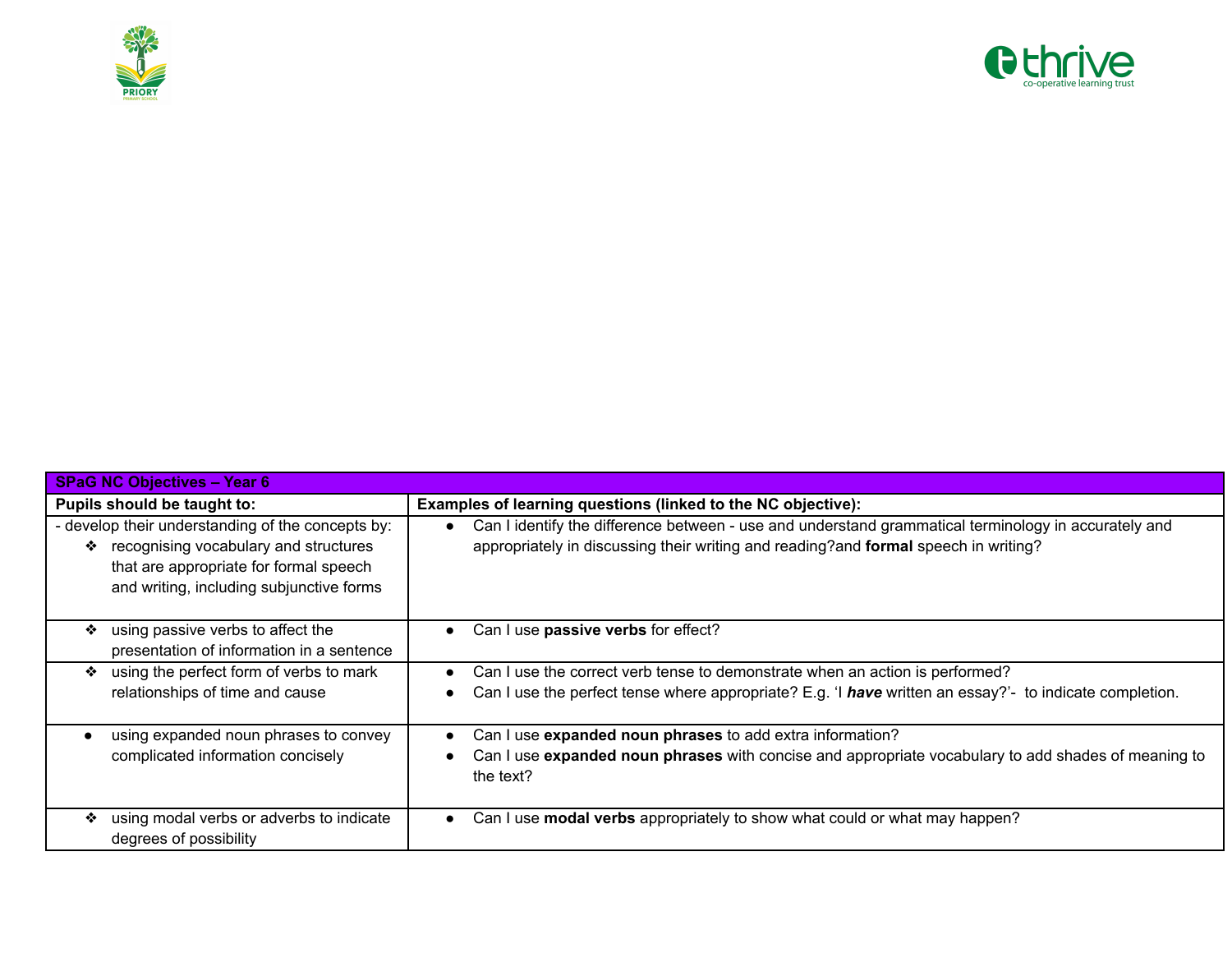



| who, which, where, when, whose, that or<br>Can I use a complex sentence which includes 'which'?                                                                   |  |
|-------------------------------------------------------------------------------------------------------------------------------------------------------------------|--|
|                                                                                                                                                                   |  |
| with an implied (omitted) relative pronoun<br>Can I use a complex sentence which includes 'where'?                                                                |  |
| Can I use a complex sentence which includes 'whose'?                                                                                                              |  |
| Can I use a complex sentence which includes 'that'?                                                                                                               |  |
| Can I use a complex sentence which includes 'with'?                                                                                                               |  |
|                                                                                                                                                                   |  |
| Can I use appropriate vocabulary for formal speech and writing? E.g. find out -discover, ask for - request,<br>❖ learning the grammar for Year 6<br>go in -enter  |  |
| Can I use formal structures in writing? E.g. He's your friend, isn't he?                                                                                          |  |
| Can I use the subjunctive form? E.g.  if I were, Were they                                                                                                        |  |
| Can I link ideas across using a wider range of cohesive devices/adverbials? E.g. on the other hand, in<br>contrast, as a consequence                              |  |
| Can I set out my writing in an appropriate manner to structure the text? E.g. Non-fiction - headings,<br>$\bullet$<br>subheadings, bullet points, columns, tables |  |
| Can I understand that the subject of a verb, is normally the noun, noun phrase or pronoun that names a<br>$\bullet$                                               |  |
| 'do-er' or 'be-er'?                                                                                                                                               |  |
| Can I understand than an object is normally a noun, pronoun or noun phrase that comes straight after a                                                            |  |
| verb?                                                                                                                                                             |  |
| Can I identify an active verb? E.g. The school arranged a visit.<br>$\bullet$                                                                                     |  |
| Can I use and identify the passive verb? E.g. A visit was arranged by the school.                                                                                 |  |
| Can I identify and use a range of synonyms? E.g. talk, speak                                                                                                      |  |
| Can I identify antonyms? E.g. hot / cold                                                                                                                          |  |
| Can I use of an ellipsis and their effect?                                                                                                                        |  |
| Can I use a hyphen to avoid ambiguity?                                                                                                                            |  |
| Can I use a colon to introduce a list or explain something in further detail?                                                                                     |  |
|                                                                                                                                                                   |  |
| Can I use a comma to avoid ambiguity in a sentence?<br>- indicate grammatical and other features by:<br>$\bullet$                                                 |  |
| using commas to clarify meaning or avoid<br>Can I use commas to divide clauses appropriately?<br>$\bullet$<br>$\bullet$                                           |  |
| ambiguity in writing                                                                                                                                              |  |
| ❖ using hyphens to avoid ambiguity<br>Can I use hyphens to avoid confusion? E.g. recover a document / re-cover a chair, man eating shark -                        |  |
| man-eating shark                                                                                                                                                  |  |
| $\bullet$                                                                                                                                                         |  |
| Can I use brackets, dashes and commas in the correct places?<br>❖ use brackets, dashes or commas to<br>$\bullet$                                                  |  |
| indicate parenthesis                                                                                                                                              |  |
| use semi-colons, colons or dashes to<br>Can I use semi-colons and colons to mark the boundary between independent clauses? E.g. It's raining:<br>❖                |  |
| mark boundaries between independent<br>I'm fed up?                                                                                                                |  |
| Can I use a semi-colon to separate independent clauses and information in a list?<br>clauses                                                                      |  |